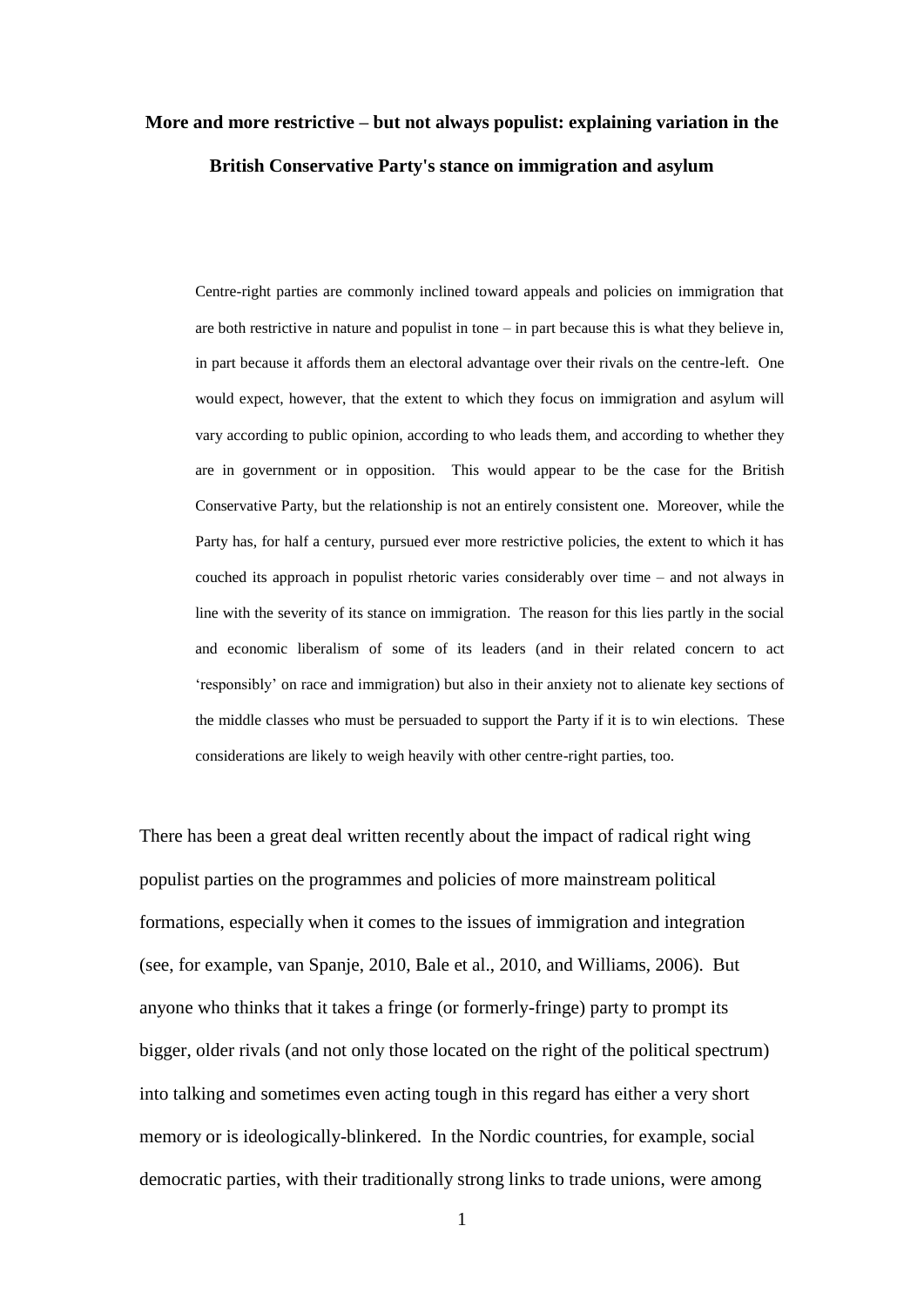the first in Europe to insist on the so-called 'immigration stop' which became a common response to the economic difficulties of the early 1970s and which – owing at least as much to those selfsame parties as to their far-right opponents – remains in force today, albeit with qualifications triggered by legal obligations to allow free movement to citizens of an enlarged EU and to consider applications for asylum from increasing numbers of people fleeing civil and international conflicts in the Middle-East and Sub-Saharan Africa (see Hinnfors et al., 2012).

Flight from danger and persecution, and indeed free movement, of course, is nothing new. Nor is a modicum of moral panic about such things. Indeed, it was precisely such a panic (see Collyer, 2005) that encouraged one of Britain's mainstream political parties – in office long before the populist radical right that currently gains so much media and academic attention made its appearance on the scene – to issue the following election leaflet:

#### LET 'EM ALL COME

#### Is the Radical Cry

The Radicals, by their obstruction to the Aliens Bill, are evidently glad to see all foreigners who are criminals; who suffer from loathsome diseases; who are turned out in disgrace by their fellow countrymen; who are paupers; who fill our streets with profligacy and disorder.

The Radical Welcomes Them All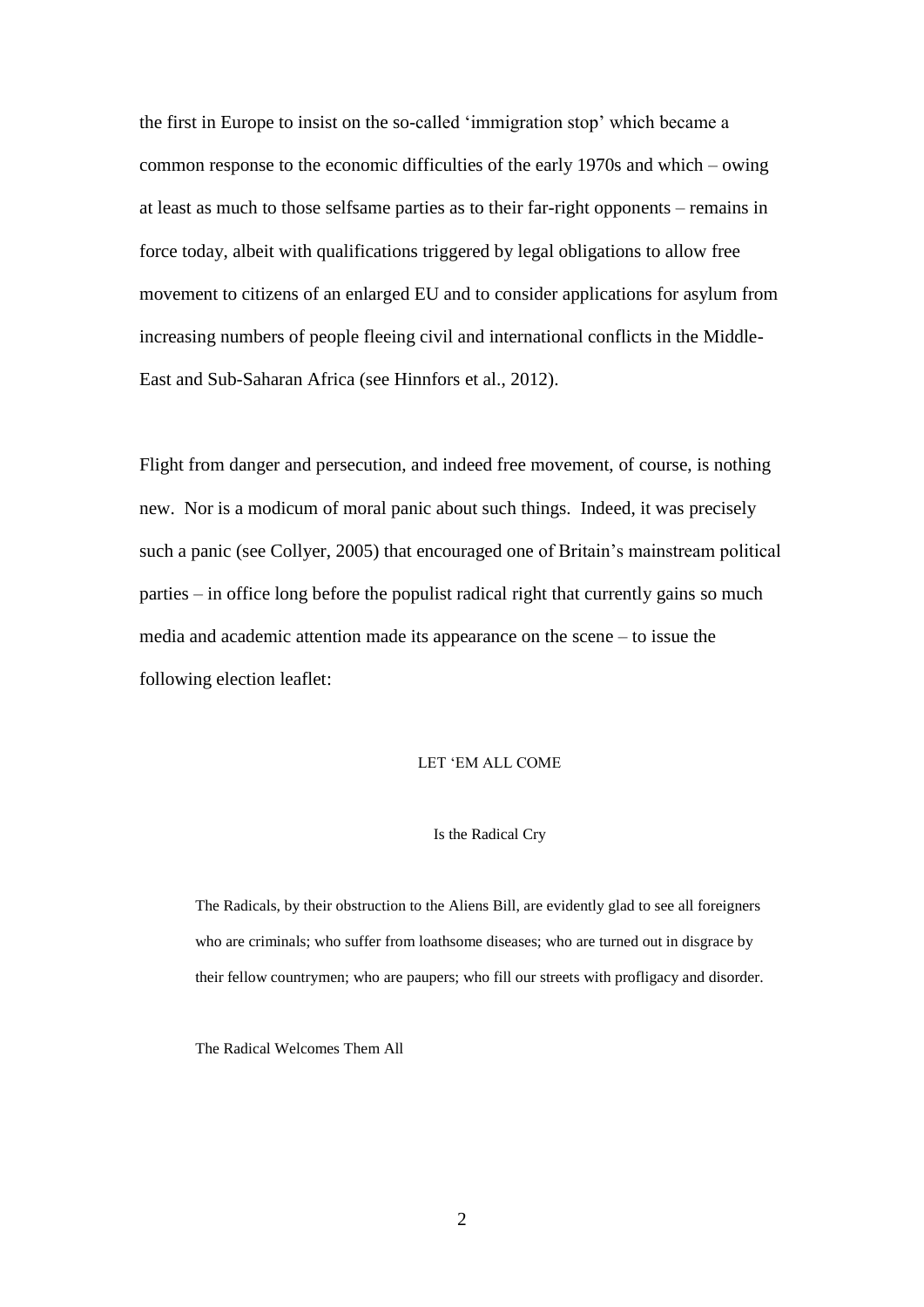The Unionist Government wants to keep these creatures out of Great Britain. They don't want to see the honest Britisher turned out by these scourings of European slums. They brought in a bill to check this evil flow of aliens.

But the Radicals said no!....

Next Session, the Government will bring in the Bill again. Show your disgust of Radical tactics, and

#### SUPPORT THE UNIONIST GOVERNMENT

Using the UK Conservative Party, which produced this election leaflet back in 1904 (see McKenzie and Silver, 1968: 60), as a case study, this article suggests that the centre-right in Europe has long been inclined toward appeals and policies on immigration that are both restrictive in nature and populist in tone. It then goes on to discuss the circumstances in which it is more or less likely to campaign hard on immigration and asylum, focusing in particular on public opinion, on the question of leadership, and on whether the Party is in government or in opposition. As that discussion makes clear, however, we also need to explain the extent to which the Tories have, by and large, resisted the temptation to press home their obvious advantage on such issues – a puzzle first posed (but left unsolved) some thirty years ago by two eminent psephologists (see Crewe and Särlvik 1980). On the evidence available from archival and other sources – the detail of which can be consulted in two recent books on the Tories (see Bale, 2010 and Bale 2012) – the Party's historic reluctance to go all-out on immigration, stems partly from the social and economic liberalism of some of its leaders (and from their concern to act 'responsibly' on the issue) and partly from their concern not to alienate the well-heeled and well-educated middle-class voters whose support was (and is) crucial to electoral success.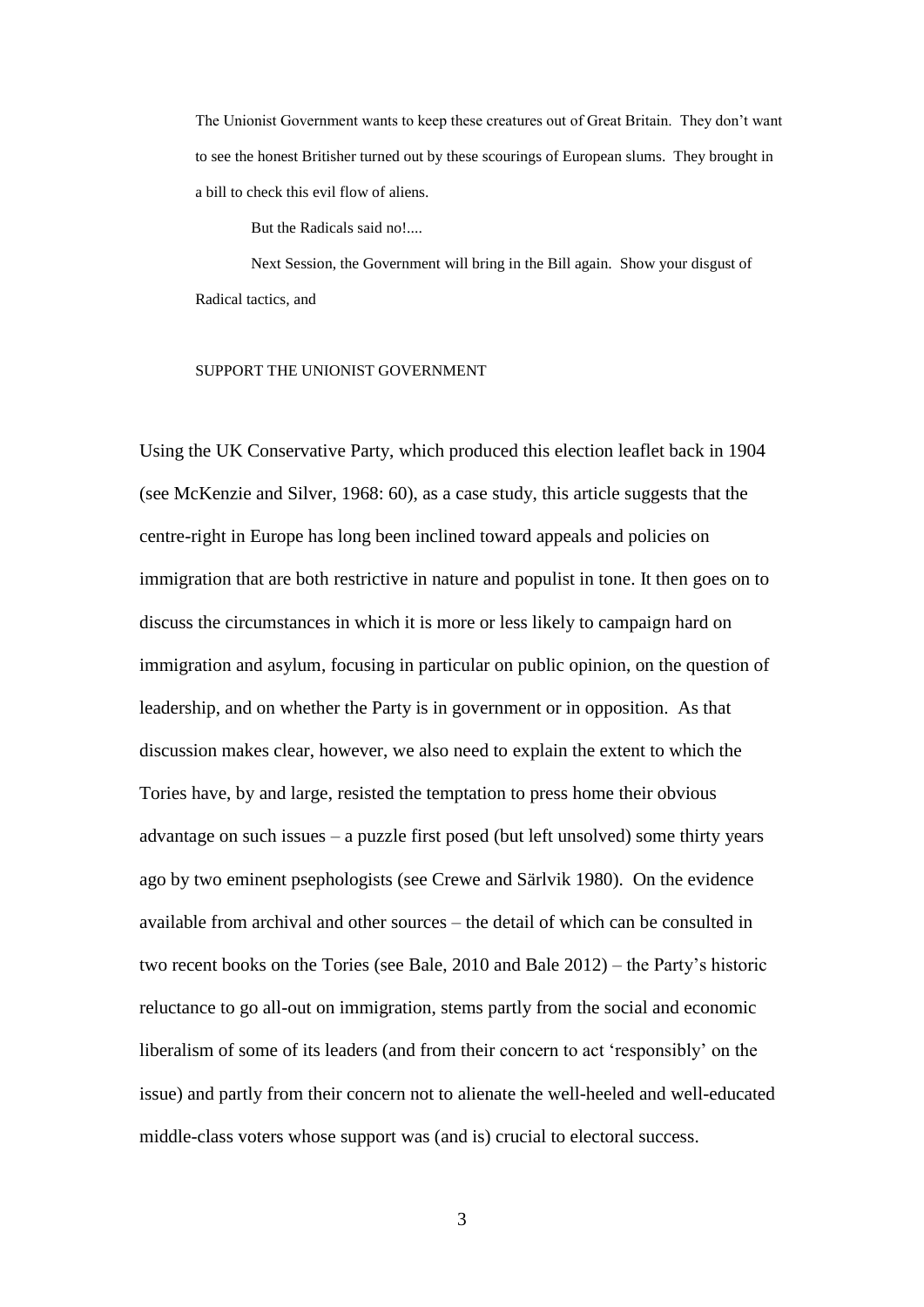#### **Context – international and historical**

To those who study migration and/or party politics in its comparative context, the fact that the British Conservative Party took a tough line on immigration, and sometimes couched it in pretty populist tones, before UKIP (or, indeed the British National Party or its forerunner, the National Front) came on the scene will come as no surprise. Nor will the fact that it has continued with that line even though the electoral impact of such parties has been minimal. After all, as Akkerman reminds us in a recent article (2012: 516),

Christian Democratic and Conservative parties are also authoritarian and nationalist. [C]entreright parties are preoccupied with restricting immigration because their ideological *raison d'être* is to defend national security and national communitarian values. Policy differences regarding immigration and integration between the mainstream and radical right can be perceived as a matter of degree rather than as outcomes of diverging ideological perspectives.

Moreover, as her research also reveals, in recent years, right-wing governments, even those which do not include a radical right-wing populist party either as a full blown coalition partner or as a support party, have tended to pursue restrictive and assimilationist policies on immigration and integration – more so, at least, than have governments of the centre or centre-left.

That said, we need to exercise a little caution. For one thing, as we noted in our introduction, not every centre-left party and government in Europe, especially in the Nordic countries, has plumped for an 'open door' policy, particularly when it comes to labour migration. For another, as others have noted (see, for example, Spehar et al.,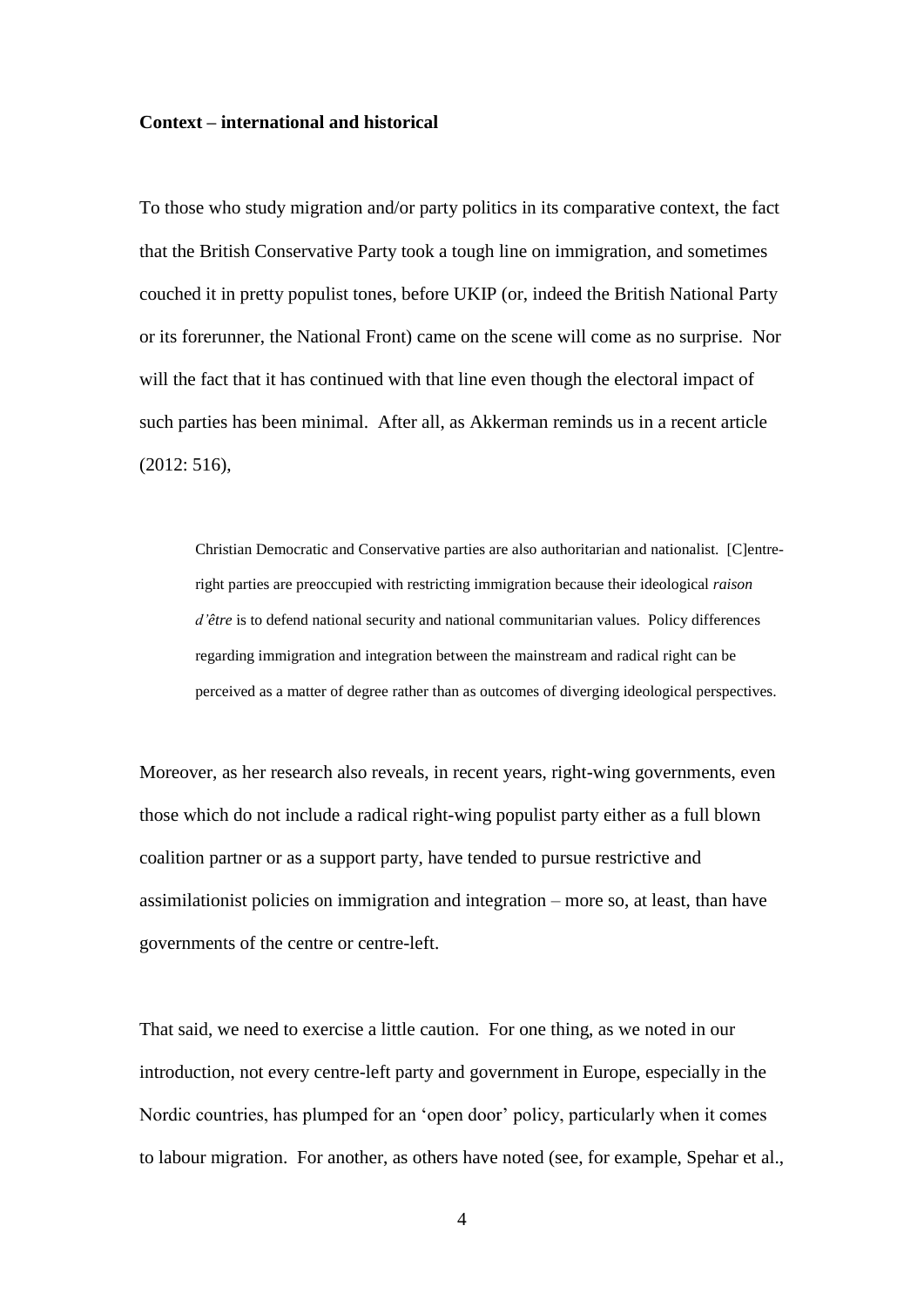forthcoming), the commitment of Europe's centre-right (for which read conservative, Christian democratic and market liberal) parties to closing (or preventing the opening) of that open door is far from total. A recent study of Sweden (Odmalm, 2011) is just the latest reminder of many that centre-right parties are cross-pressured on this issue. They are tempted, he notes, to emphasise immigration and integration at elections if they are seen by voters as particularly competent in their handling of them – especially when polls reveal, not only their lead on, but also the salience of, such issues. On the other hand, trading on those issues can turn out to be very tricky – either because they risk opening up internal ideological disputes (for example, on the merits of preserving traditional values and borders versus the need for economic dynamism) or because talking about them courts uncomfortably credible accusations of xenophobia and racism from their opponents that may resonate with some of those whose votes they sorely need. Moreover, the parties in question may 'own' other issues (for example, the economy and/or public services) which – perhaps because they are less tricky, perhaps because they are actually more fruitful electorally – they would on balance prefer to selectively emphasize.

On the other hand, of course, they may not always enjoy the luxury of choice since migration flows are notoriously path-dependent (in the sense of being shaped by decisions taken – or not taken – long ago), as well as dependent on factors beyond the control of a single nation state. In the case of the UK in the post-war era, for instance, Conservative governments in the late 1950s were coping with the legacy of the 1945- 51 Labour government's British Nationality Act which offered any British subject (a category that included millions of people born in the current and former British Empire) the right to a British passport and theoretically unfettered entry to the 'mother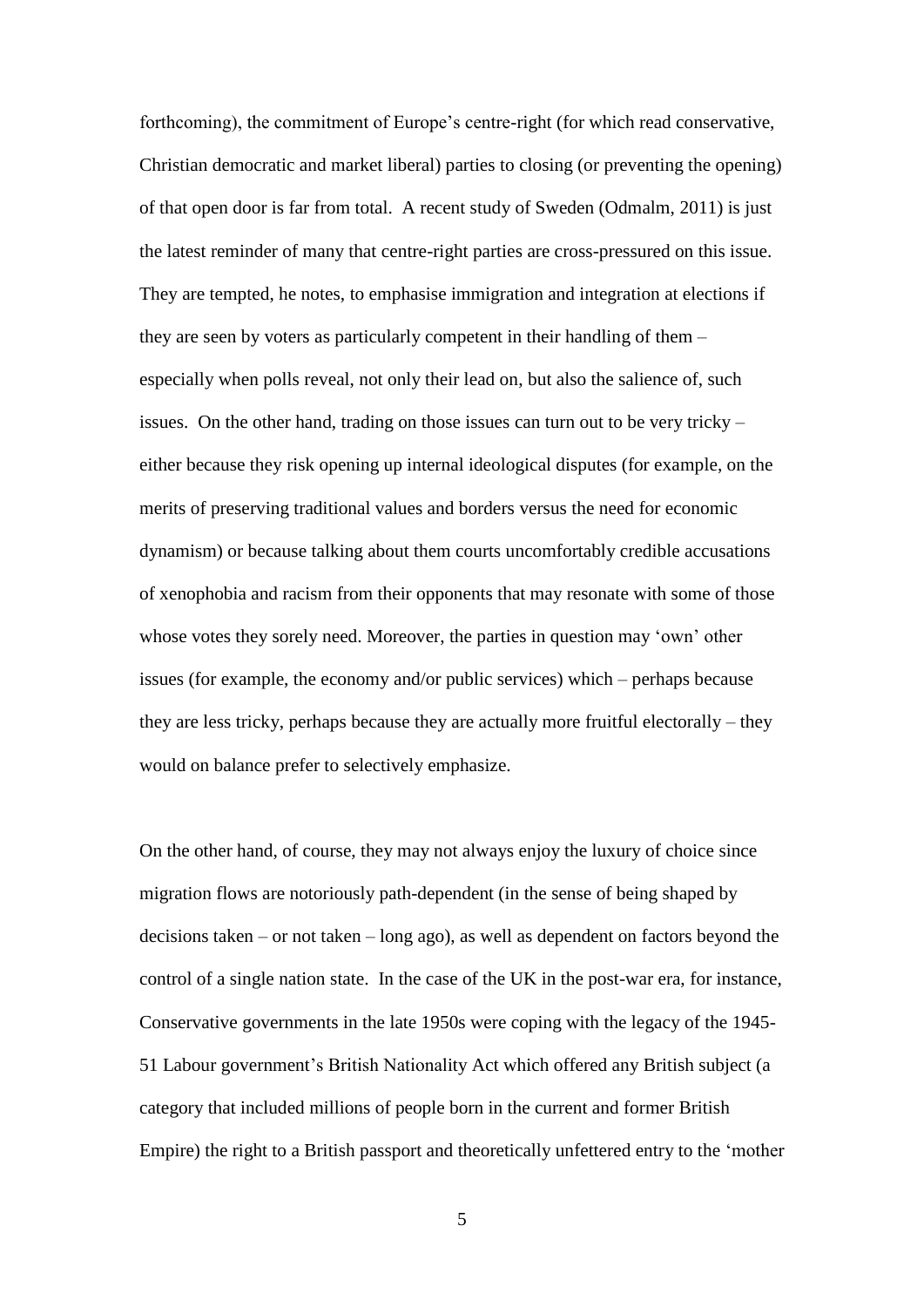country' in order to live and work. This, combined with labour market shortages created by the post-war boom, fuelled the first wave of post-colonial immigration into the UK from the Carribean and South Asia – a phenomenon that the Tories' first attempt to correct the situation (the Commonwealth Immigrants Act of 1962) ensured would be permanent by, among other things, 'locking in' generous rights to family reunification.

Fast forwarding thirty years, John Major's Conservative government was faced, like many other European democracies at the time, with the influx of asylum-seekers produced by the eruption of civil wars and international conflict that was triggered by the end of the Cold War, most obviously in Africa and in the Balkans. In opposition after 1997, the Conservatives would have been obliged, whatever their feelings on the issue, to respond to what amounted to the UK's third sudden wave of immigration, namely the arrival of hundreds of thousands of Central and East Europeans triggered by the Labour government's decision, when the economy was booming, not to follow other member states in imposing labour market restrictions following the expansion of the EU – an expansion heartily approved, it should be said, by the Tories on the grounds that widening the Union would hopefully make its deepening less likely.

## **Populism and Conservatism: a long love affair**

As a brief glance at any good history of the Conservative Party (see for example, Ramsden, 1998) quickly reveals, a combination of populism and nationalism has long been woven into Tory ideology. From the nineteenth century onwards, the Conservatives' identity was to some extent founded on their opposition to a Liberal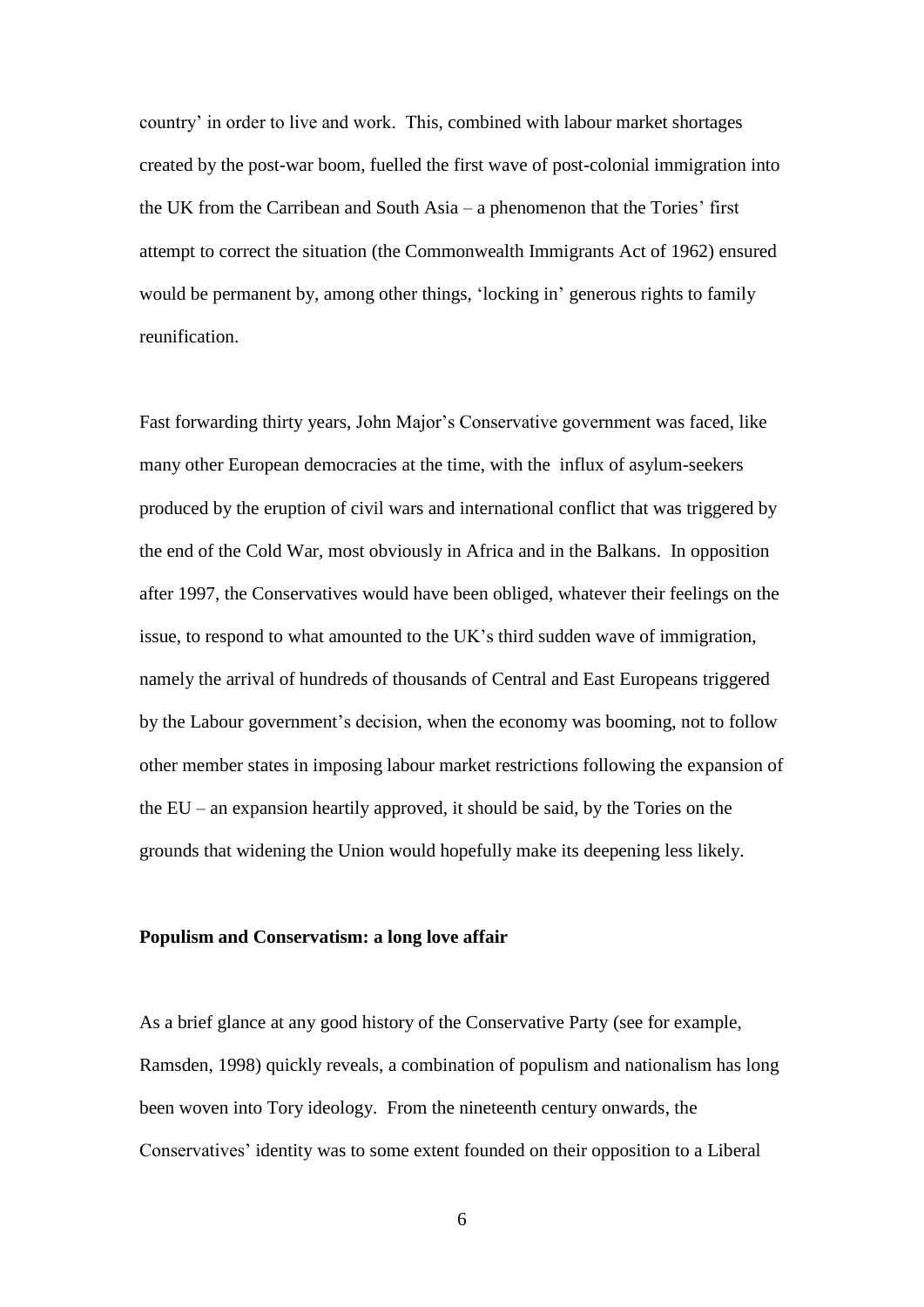Party which for decades was associated (not least by Tory politicians) with, on the one hand, an industrial elite who had no intention of paying to improve the lot of the common man, and, on the other, spoilsport non-conformists, who had no sympathy with his ordinary pleasures (the most obvious of which revolved around the drink with which Tory-supporting farmers and brewers were more than happy to supply him). This useful frame became increasingly important as the electorate expanded with the 1867 Reform Act daringly passed by Tory Prime Minister Benjamin Disraeli, whose governments were also responsible for welfare measures which helped (at least until the New Liberalism took hold at the turn of the century) that his party cemented its reputation as wanting to better 'the condition of the people'. Disraeli also played a vital part in ensuring that it was the Conservatives who became not just the party of 'the nation' (as opposed, for instance, to 'the classes') but also the party of Empire and the often aggressive English and British nationalism which went with it. It was also the Conservatives, albeit under rather less inspiring leadership, who made the first serious attempts to control immigration – for the most part Jewish immigration – into the country in 1894, 1904 and then, successfully, in 1905.

The First World War saw the Conservative Party called into coalition to save the country from a Liberal Party which was clearly incapable on its own of meeting the demands of total war, thereby enhancing the Tories' nationalist and patriotic credentials (see Keohane, 2010). A decade or so later the country's only General Strike was faced down by a Conservative Prime Minister, Stanley Baldwin, whose skilful use of rhetoric reduced the unions (or at least their misguided leaders) to a 'them' bent on disrupting and even subverting 'us' (see Williamson, 2007). After a brief interregnum, Baldwin then became the effective and then the titular leader of a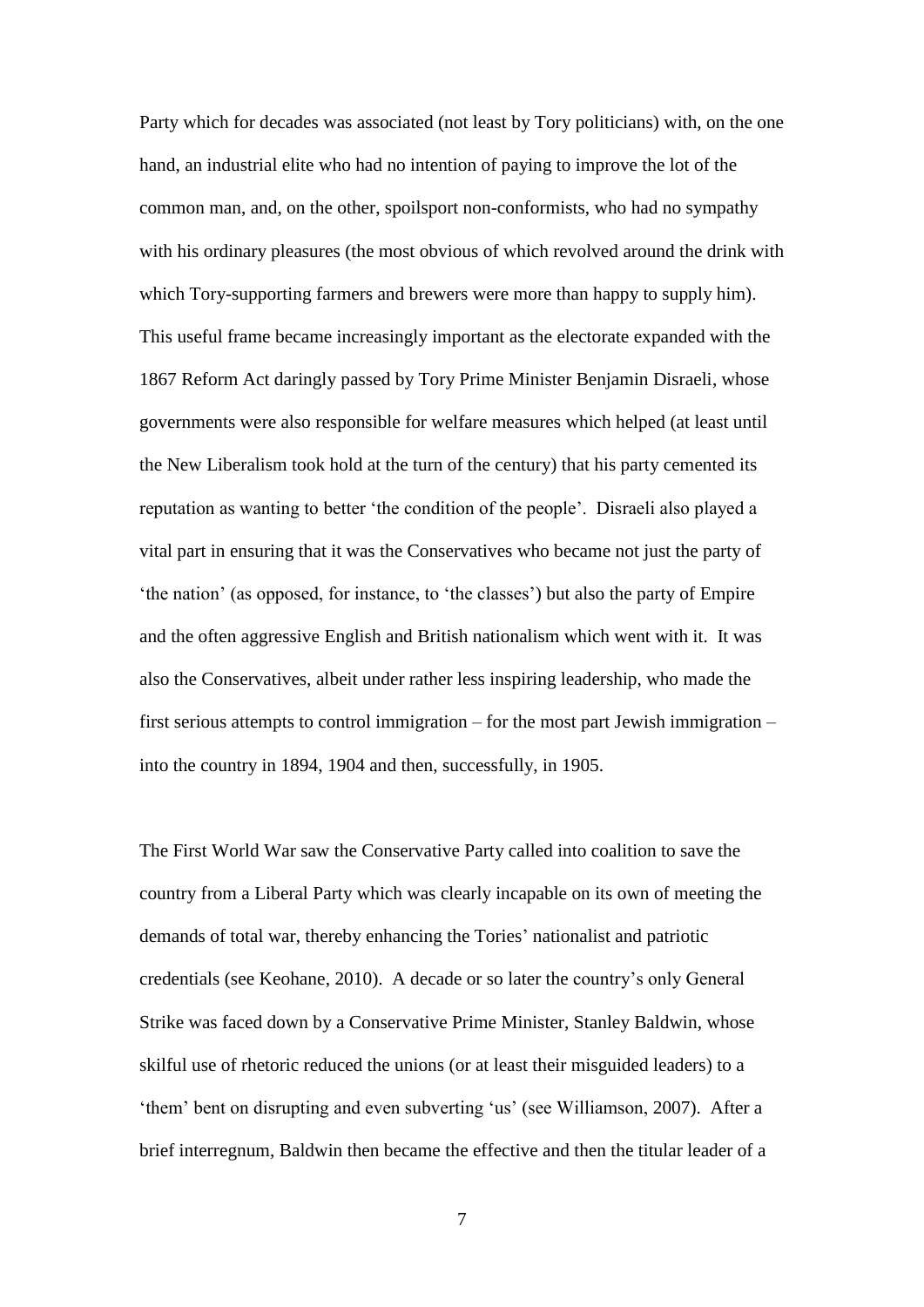'national government', which took over following the fall of Labour's minority administration in 1931, using his considerable communication skills to strengthen the Tories' connection with a mythical (but nonetheless powerful) 'heartland' that experts on contemporary populism routinely point to as one of its essential components (Taggart, 2000 and Mudde, 2004).

All this clever crafting of the Conservative brand could have been undone – and for a while was seriously undermined – by the national government's policy of appeasement toward Europe's fascist dictators in the mid to late 1930s. However, the Tories were saved by the dissent displayed by, and the eventual accession to the premiership of, Winston Churchill (Ball, 2001). Although, like Disraeli, Churchill had little real understanding of the lives lived by ordinary people he was similarly capable of connecting with them and re-vivifying the national myth – in his case built around the bulldog spirit that would defy and eventually defeat those threating 'our island home'. That vision was, of course, insufficient to bring electoral victory in the immediate aftermath of the Second World War but within a few short years the Conservatives, still led by their iconic wartime leader, were able to convincingly claim to want to 'set the people free' from the supposedly excessive bureaucracy and controls entailed by a socialism still portrayed as alien and incapable of understanding the national character.

What Churchill was unable to do after he got back into office in 1951, however, was to convince enough of his colleagues (most of whom had more enlightened views on race than he did and were also more concerned about labour shortages than he was) that the government should take urgent action to limit immigration from the 'New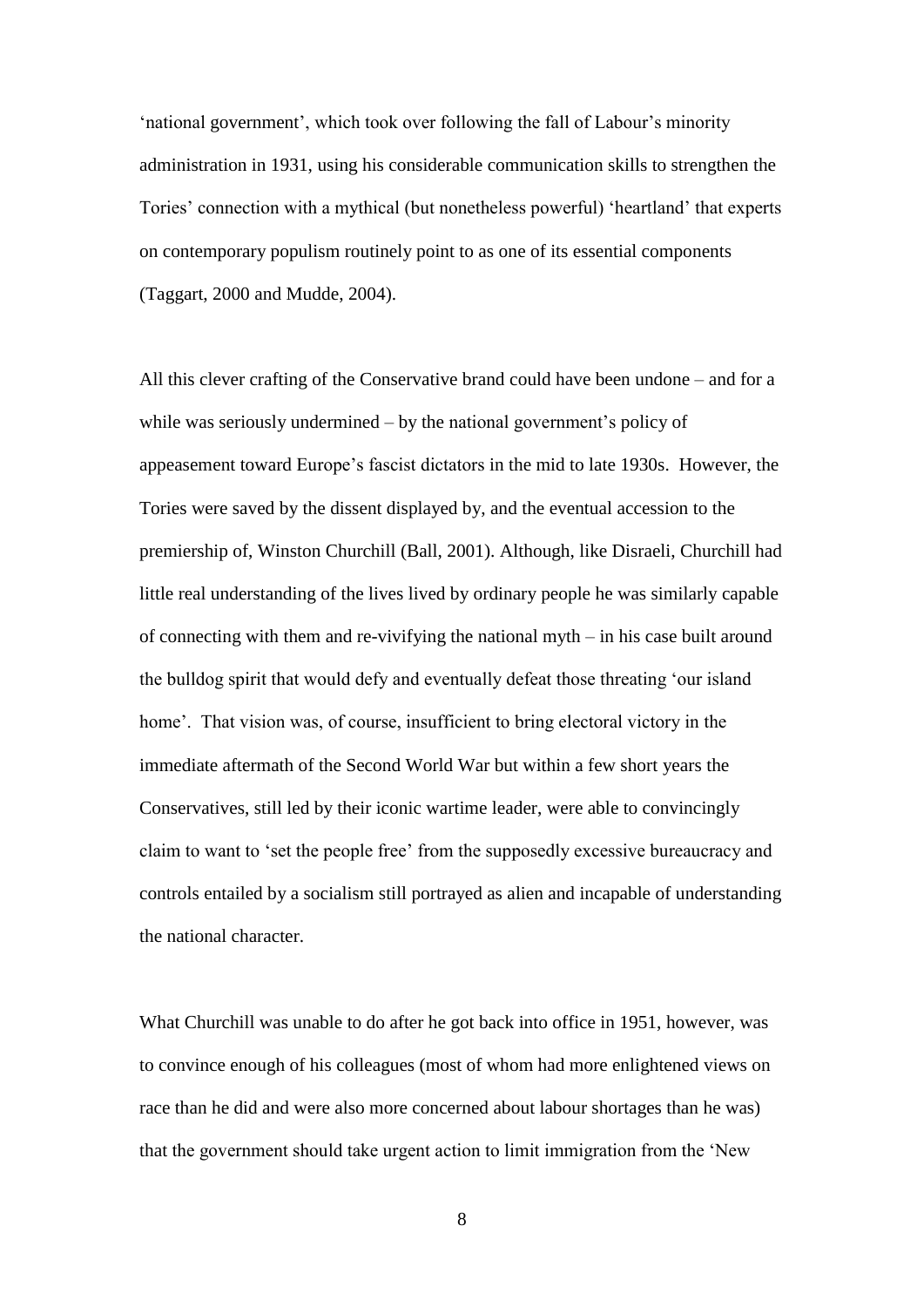Commonwealth' – Britain's current and former colonies in the Indian sub-continent, Africa, and the Caribbean. This failure (if failure it was) was less serious than it might have been, however, because the only politicians campaigning in the mid- to latefifties for an end to 'coloured' immigration were a handful of Tory MPs, while Labour continued to defend the liberal internationalism enshrined in the 1949 British Nationality Act that had facilitated that influx in the first place (Roberts, 1995: Chapter 4). It was also the case that outside a few urban hot-spots where public disturbances attracted understandable attention from politicians, press and police alike, public concern remained relatively muted until the end of the decade (see Spencer, 1997).

In any case, there were plenty of other things going on at the time, at least two of which merit a mention when tracing the Conservatives' long love affair with populism. Firstly, the Suez conflict, while it proved something of a fiasco owing to Prime Minister Anthony Eden's failure to secure US backing for armed intervention, at least allowed the Tories to counterpose their military patriotism with the apparent pacifism of a Labour Party already tearing itself apart over a nuclear deterrent regarded as an unfortunate necessity by most voters. Secondly, Eden's successor, Harold Macmillan, notwithstanding his private doubts about where it was all leading, was publicly happy to exploit the sheer novelty and fun that accompanied rising mass affluence in order to draw a powerfully populist, but by no means unprecedented, contrast between a Conservative Party happy to let the good times roll and give people what they wanted and a Labour Party which for the most part still frowned upon consumerism and clung to the idea that they should instead be given what they supposedly needed. It is often said that British socialism owed more to Methodism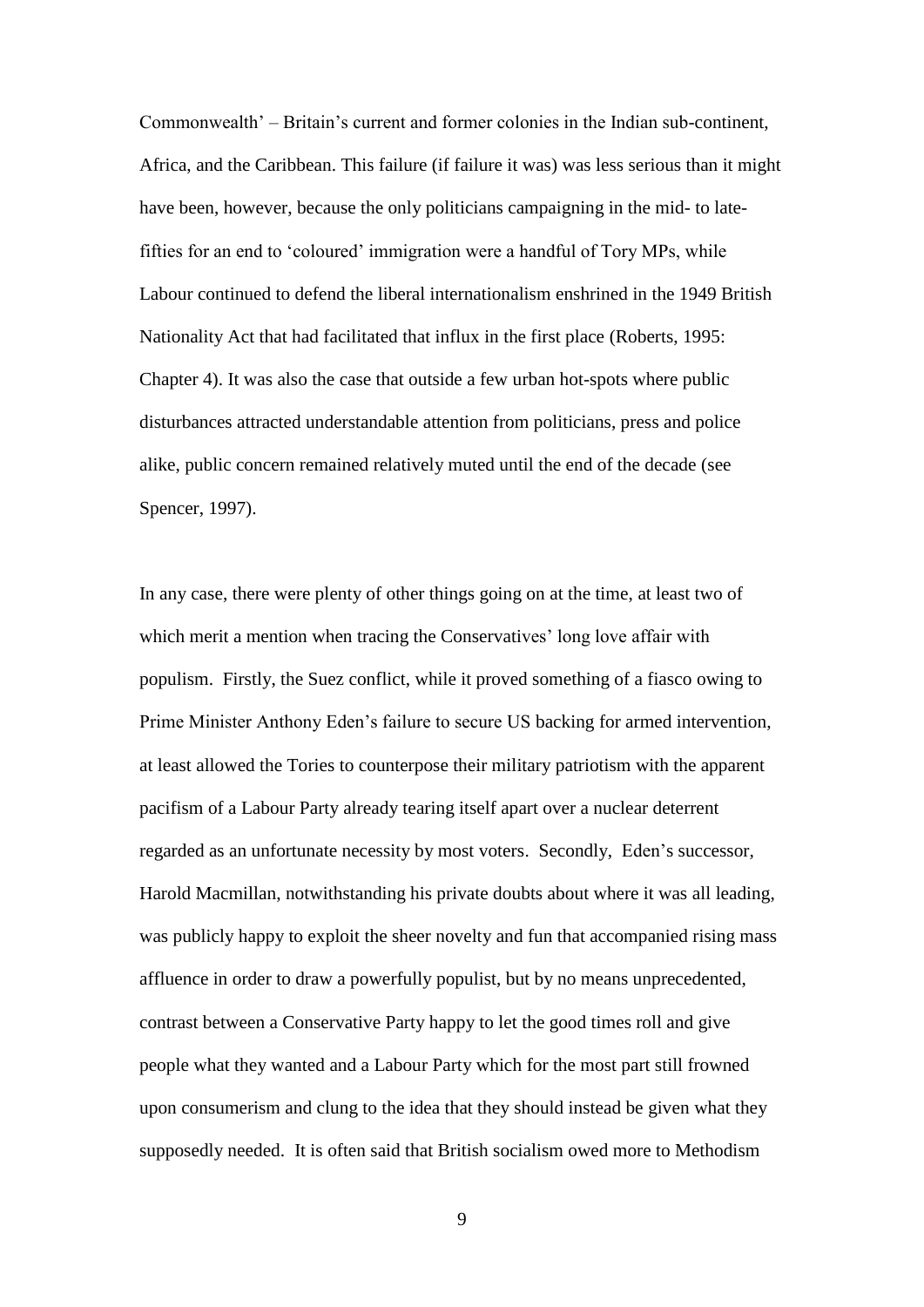than to Marx, but what is less often noted is that the former may have been just as damaging to its electoral appeal as the latter.

That said, Macmillan, especially in the wake of the Conservatives' second consecutive landslide victory in 1959, did not have it all his own way. The Tories' leader was forced by the logic of his own strategic analysis of the UK's post-Suez potential into accelerating the 'end of empire' and attempting – belatedly – to join the EEC. As a result, he was obliged to sacrifice some of his party's populist political capital and even (when it came to 'Europe') to cede some of it to a Labour leader, Hugh Gaitskell, prepared to promise the British people that he (unlike Macmillan) would refuse to sacrifice 'a thousand years of history'. De Gaulle's decision to veto the UK's application, and the Tories' determination eventually to undo it, merely ensured that Labour could continue taunting them.

What Macmillan did succeed in doing, however, was associating the Conservative Party in the public mind with a greater willingness to control immigration at the same time as effectively ensuring its inevitable increase. Acting – without much enthusiasm it must be said – in response to rising public concerns about immigration picked up in polls and on the doorstep at the 1959 general election, the Conservative government eventually agreed to risk the wrath of other countries and announced that it would shortly be introducing what became the Commonwealth Immigrants Act. In so doing, it created the so-called 'beat the ban rush' which saw thousands of migrants (some from the West Indies and Africa but most from India and Pakistan) make the trip to 'the mother country' while it was still possible for them to do so. The fact that most of them were young men who would, even under the new legislation, be able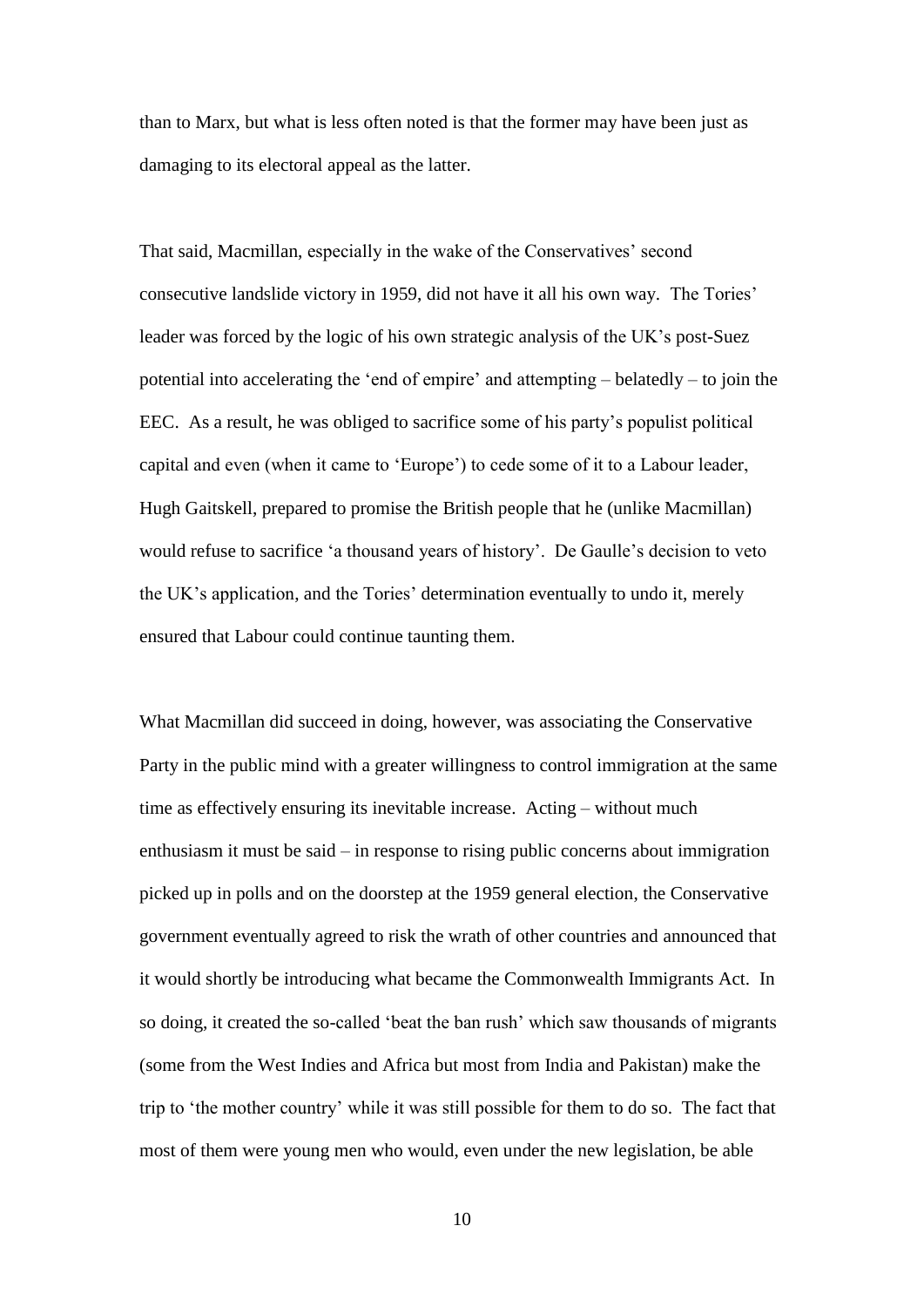later to bring in wives and other family members ensured more ethnic minorities would enter the country in decades to come and, as a result, that Britain would in fairly short order become a multiracial society.

Very few Conservatives, especially grassroots members and supporters, were happy about this, of course. And because voters shared those misgivings, and because the Party at Westminster was prepared to respond (their opponents would say pander) to their concerns, the ongoing influx and increasing presence of ethnic minorities meant that immigration would remain an important issue – sometimes latent, sometimes manifest – in British politics. Yet it was also one which was more likely to benefit the Tories rather than Labour. In short, the Conservative Party did just as much as its main rival to create what many voters regarded as a mess but would go onto get far more credit for promising – sometimes loudly, sometimes less so – to clear it up.

## **Explaining variation**

The extent to which the Conservatives have, since the early 1960s, been prepared to press home their advantage on immigration – and to do so in populist fashion – has varied (albeit, as we will show below, not entirely consistently) according to three things:

(1) whether the issue has risen in salience in terms of public opinion, whether that rise is triggered by a significant and genuine upsurge in numbers and whether it is registered 'scientifically' (for instance, via polls) or unscientifically (via the media or contact with the public and ordinary party members) or a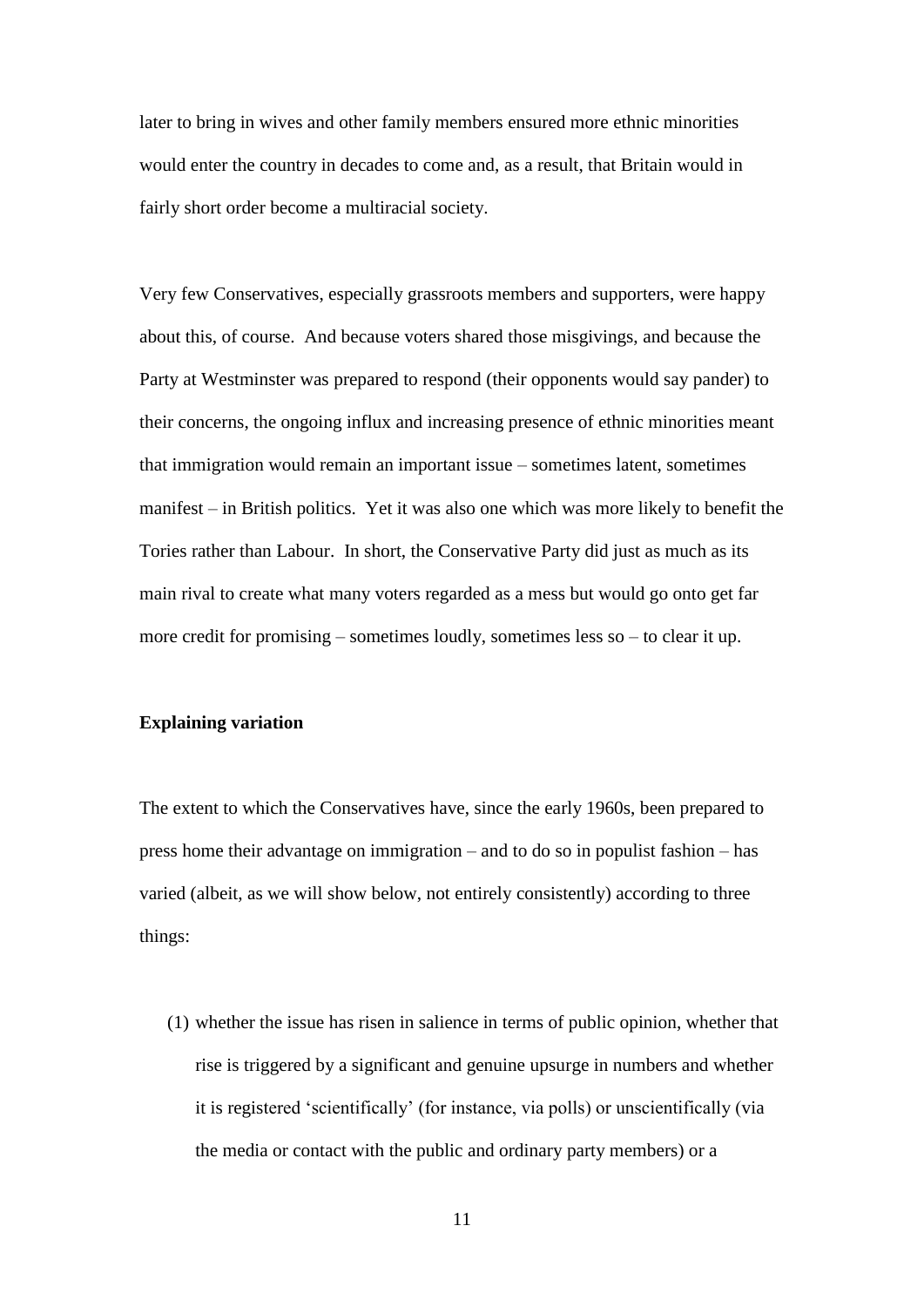combination of both (for example, via the Party's *ex ante* anticipation as well as its *ex post* analysis of election results);

- (2) whether the leader of the Party has been personally keen or at least prepared – to reflect and even to exploit public opinion; and
- (3) whether the Party has been in opposition rather than in office.

### *Public Opinion*

Macmillan's government was worried about the reaction of governments overseas – especially in the Commonwealth itself, as well as the USA – to any attempt to limit immigration, and only did so when feedback from the 1959 election, from polls and from the press, suggested that delay in stemming the increasing flow of 'coloured' immigrants would worsen the a precipitate post-election loss of support caused mainly by economic difficulties. Likewise, the visible tightening of the Party's policy on immigration after 1968 (it not only promised that work permits would no longer confer an eventual right to settlement and that resources would be made available for 'voluntary repatriation' but declared 'There will be no further large scale permanent immigration') occurred at least partly in response to the groundswell of public and party support for Enoch Powell, whose incendiary 'Rivers of Blood' speech (made in the wake of a crisis created by the flight of Asians fleeing Kenya's 'Africanization' policy) saw him sacked from the Tory Shadow Cabinet. A tighter policy still (headlined by a promise to review British nationality legislation) was hinted at in October 1974 after the election earlier that year (held less than two years after a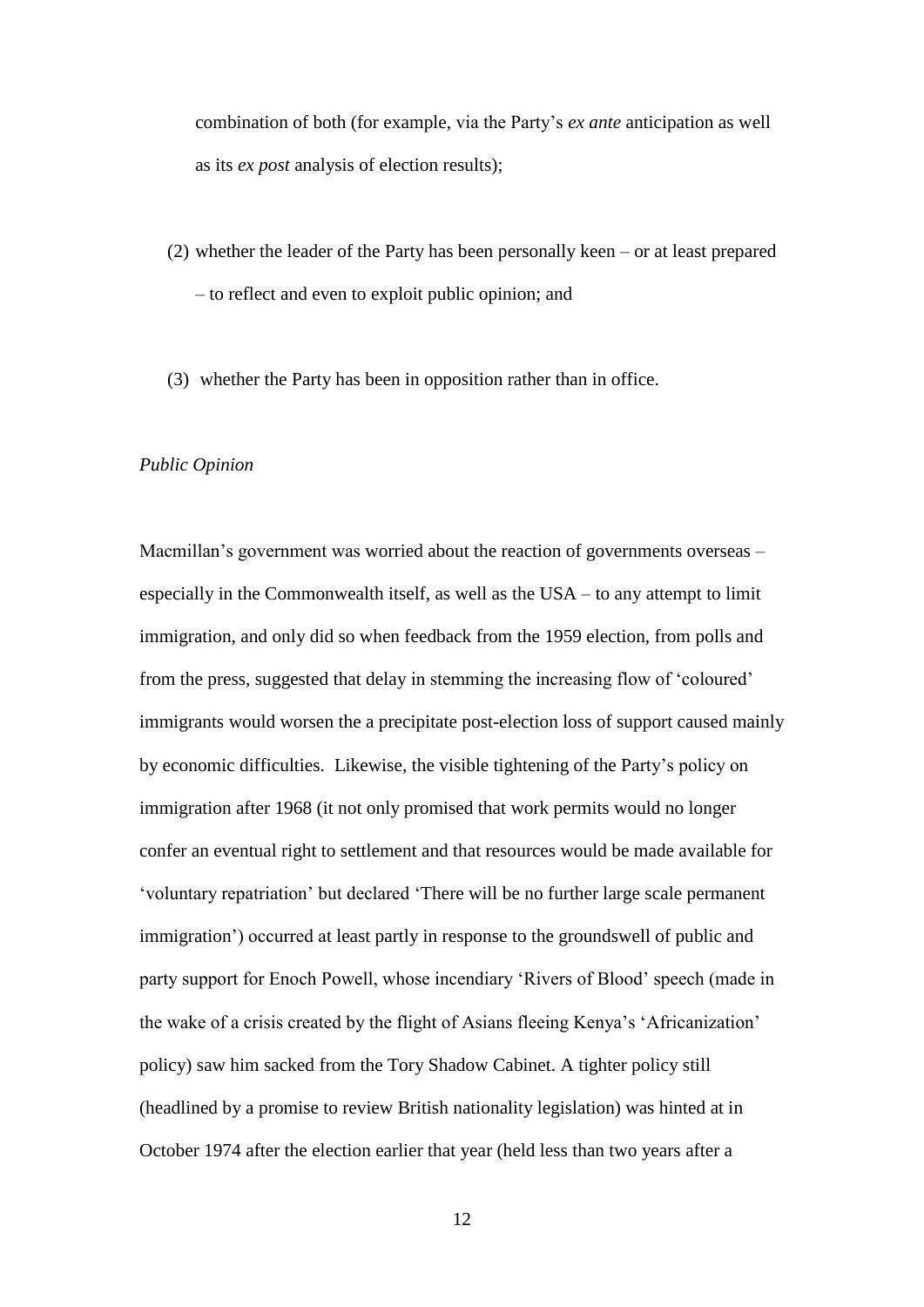Conservative government had been obliged to allow in tens of thousands of Asians fleeing Uganda) had seen the Party lose valuable seats to Labour in Powell's West Midlands heartland – precisely where the swing to the Conservatives had been so strong in 1970 (see Studlar, 1978). However, what the Tories offered voters in 1974 was as nothing to the even more restrictive (and far more specific promises) spelled out in the Party's 1979 manifesto. These were made in the wake of rising public concern (reflected in polls, in the press and in an evanescent flurry of support for the far-right National Front) about the evident inability of governments of either stripe to prevent both immigration and its inevitable concomitant – a culturally (and visibly) more diverse population.

Public antipathy toward immigration never disappeared but declined significantly in salience until the mid- to late-1990s. By then many people – especially younger and better educated people – were more reconciled to a multicultural Britain, and the focus of that antipathy switched accordingly. At first, the spotlight was on the huge (and allegedly unwarranted) increase in applications for asylum prompted by a combination of international conflict and global inequality. Partly in response – but also because they were forced by Labour's huge leads on the economy and public services to focus on any halfway-salient issue on which they could plausibly claim to be more in tune with the electorate – the Tories began to parrot and prompt tabloid talk about the 'bogus asylum-seekers' who went on to feature in their highly populist 2001 manifesto, *Time for Common Sense*. Thereafter, as asylum applications began to fall, and following the Labour government's decision not to impose transitional controls on free movement of EU citizens in 2004, attention moved to the 'flood' of East European workers triggered by the accession of ten new member states. Hence,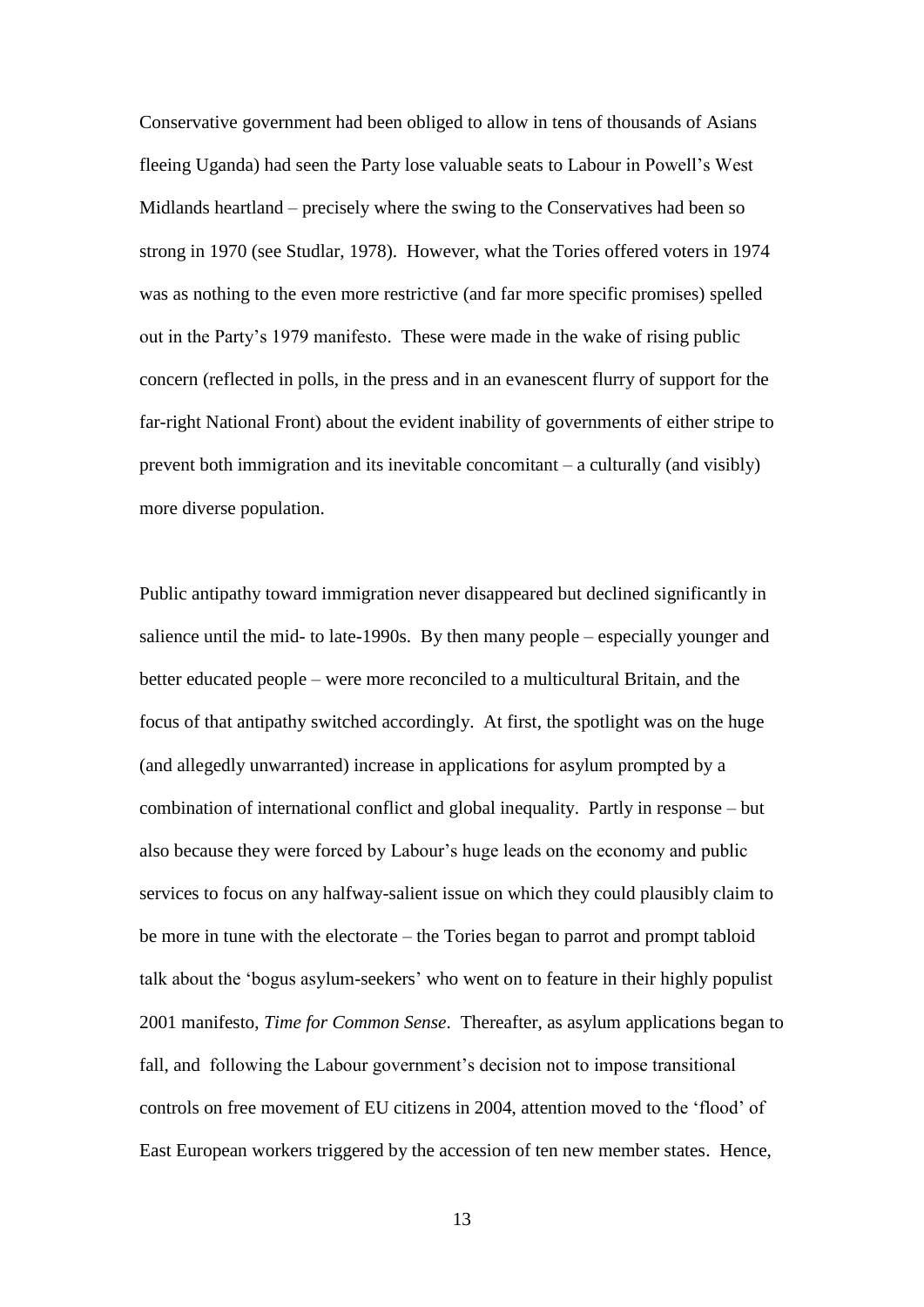the Tory manifesto in 2005, *It's Time for Action*, concentrated on immigration as well as asylum. The former was to be regulated by a points-based system and the latter dealt with, first, by processing asylum applications offshore and, second, by Britain withdrawing from the 1951 Geneva Convention. In both campaigns, however, the Tories' discourse was shot through with an equal measure of populism. Labour was associated with a politically-correct and incompetent 'liberal elite' who were supposedly intent on turning the country into 'a foreign land' (to quote from a heavily-spun speech by Tory leader William Hague in) and (to quote from an equally controversial election poster approved by one of his successors, Michael Howard) apparently convinced that it was 'racist to impose limits on immigration' when the rest of us (and of course the Conservatives) knew full well that it was simply 'common sense'.

As a result of the numbers pouring in from the new member states and the Labour government's evident failure to deport both foreign criminals and those whose applications for asylum had been rejected – a failure symbolised by a number of scandals and subsequent ministerial resignations – immigration remained high on pollsters' lists of the electorate's most pressing problems and therefore a prime target for the Conservative assault on Labour's increasingly unpopular administration. True, under Cameron, who was (rightly) worried that the populist pitch on immigration had alienated the educated middle-class voters he was determined to win back, the subtler 'dog-whistle' replaced the megaphone. But, with the Party promising a 'grown-up debate' after a period of (it hoped) 'detoxifying' silence on the issue, there was never any danger that it would completely decommission one of the most potent weapons in its armoury. When, in 2007, it looked like Labour might call an early election to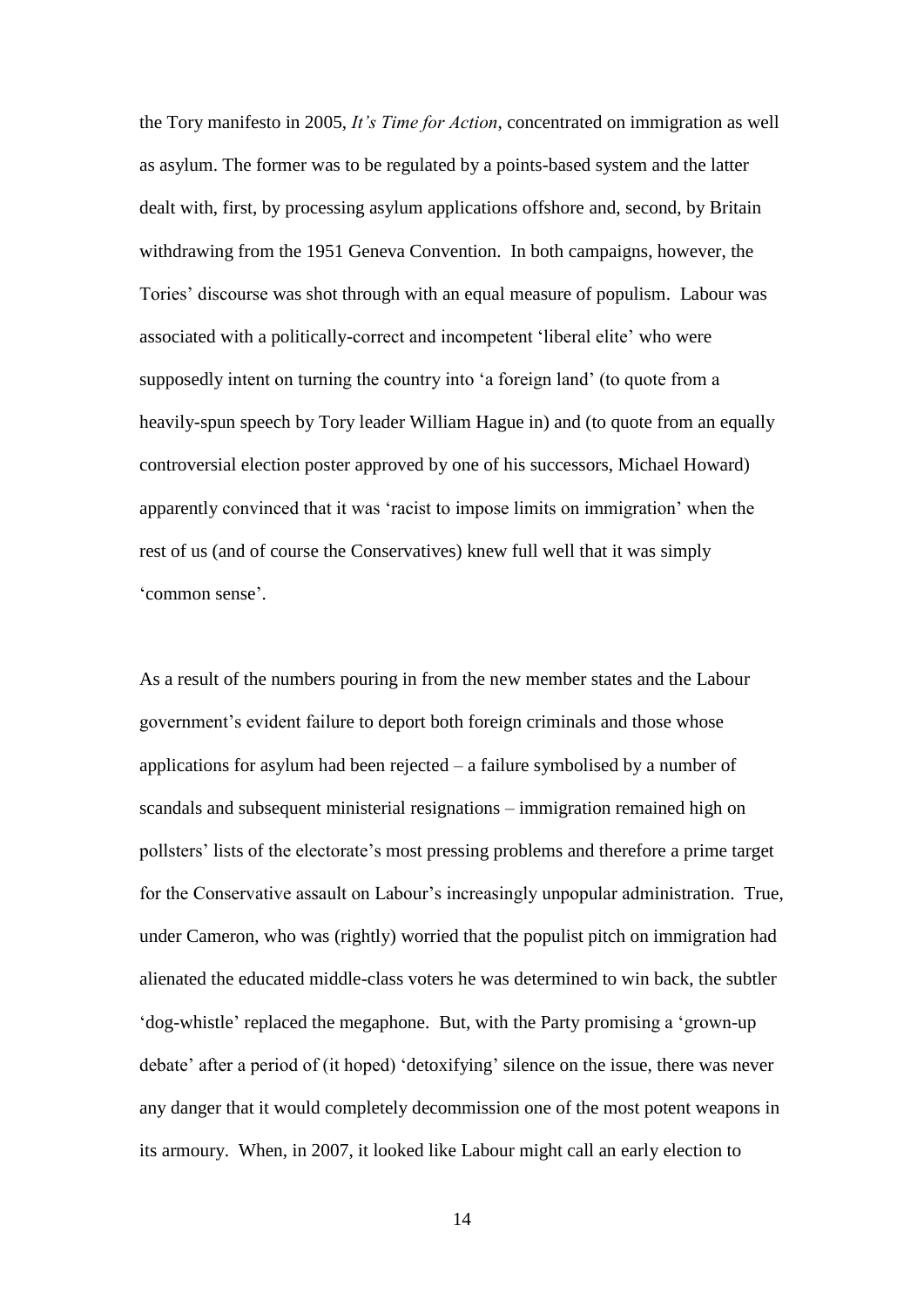exploit the temporary boost in popularity afforded by a change of lead by its swapping Blair for Brown, it was to immigration (and only then tax) that the Conservatives first turned, with their leader, having failed to mention the issue until then, suddenly expressing his empathy with worried voters. By 2010, the Party had opted to assume a highly restrictive stance on immigration, promising (in reasonable tones and driven, it was claimed, by the need to ease pressure on 'our public services' brought about by all those Polish plumbers and pickers of fruit) to cut net migration form the hundreds of thousands to 'tens of thousands'. This stance, it was hoped, would give the Tories the best of both worlds, namely the thumbs up from (largely) working class authoritarians and the acquiescence (if not necessarily the enthusiasm) of middle class liberals.

## *Leader*

The fact that Cameron dialled down the rhetoric but pumped up the policy, moving away from the populist words but simultaneously (and very unusually) risking a commitment to a specific and highly restrictive target, represented more than a repositioning exercise – an attempt to have his cake and eat it too (Bale et al., 2011). It also reflected social attitudes shared with his closest colleagues. Since 2005, the Conservative Party leadership has largely been made up of forty-something men and women for whom 'traditional' attitudes on race in particular are as unthinkable as they are unsayable. Interestingly, however, this is nothing new. The current Cabinet's social liberalism is not unprecedented. Anyone looking through the minutes meetings attended by many (though not all) of those who operated at the top of the party from the late 1950s onwards, as well as through their memoirs and biographies, soon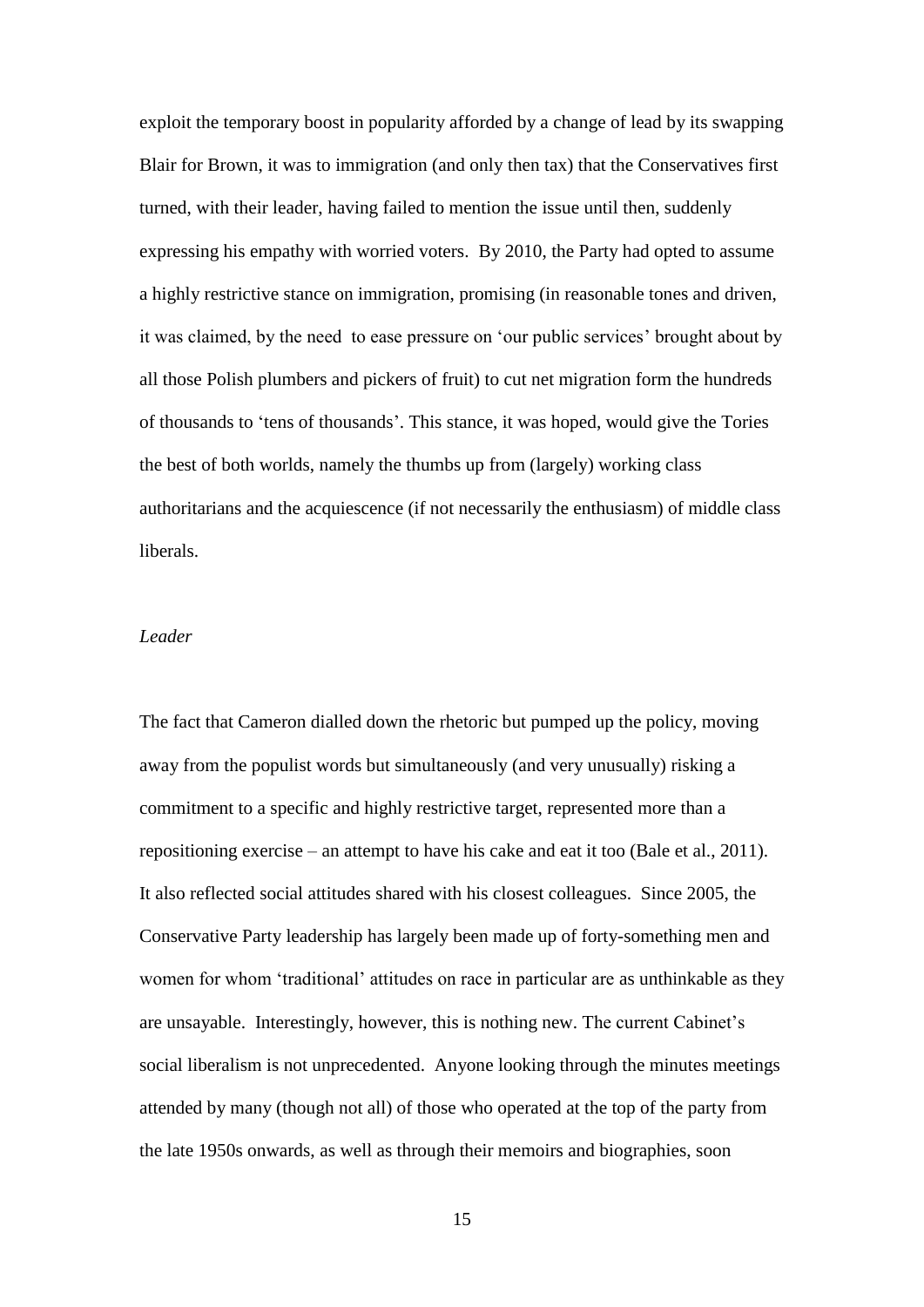realises that 'progressive' views were really very common decades ago. They reveal – particularly in the wake of the 1964 election where one renegade local association had bucked the trend in the West Midlands by suggesting to voters 'If you want a nigger for a neighbour, vote Labour' – a marked distaste for anything that smacked of 'playing the race card' and irresponsibly disturbing a delicate (and to some extent bipartisan) balance of stricter controls and stronger anti-discrimination measures. This was so much the case, indeed, that Margaret Thatcher – infamous among liberals for a 1978 television appearance in which she acknowledged that that 'people are really rather afraid that this country might be rather swamped by people with a different culture' - comes over as something of a throwback to a bygone age, albeit one whose instincts (on this as on so many other matters) were more in tune with those of the grassroots than were those of her (Shadow) Cabinet colleagues. True, the fact that she was summarily replaced by the more liberal John Major is easily forgotten in the face of his eventual replacement by more self-consciously Thatcherite (and therefore populist) leaders of the Party who followed him – Hague, Duncan Smith and Howard. But Cameron's election has to be seen, in this respect at least, as the resumption of normal (more 'progressive') service.

Ultimately, however, Cameron, like Heath (and Macmillan) before him, has not allowed his evident social (and, indeed, economic) liberalism to interfere with his equally evident strategic decision to move the Party toward a more restrictive stance on immigration. This suggests that it is a little too easy to assume that the Tories' substantive stance on the issue in the end simply reflects the preferences of their leader. On the other hand, there is no doubt that the latter influences the symbolism of the Party's approach. Whether or not the latter can convincingly be characterised as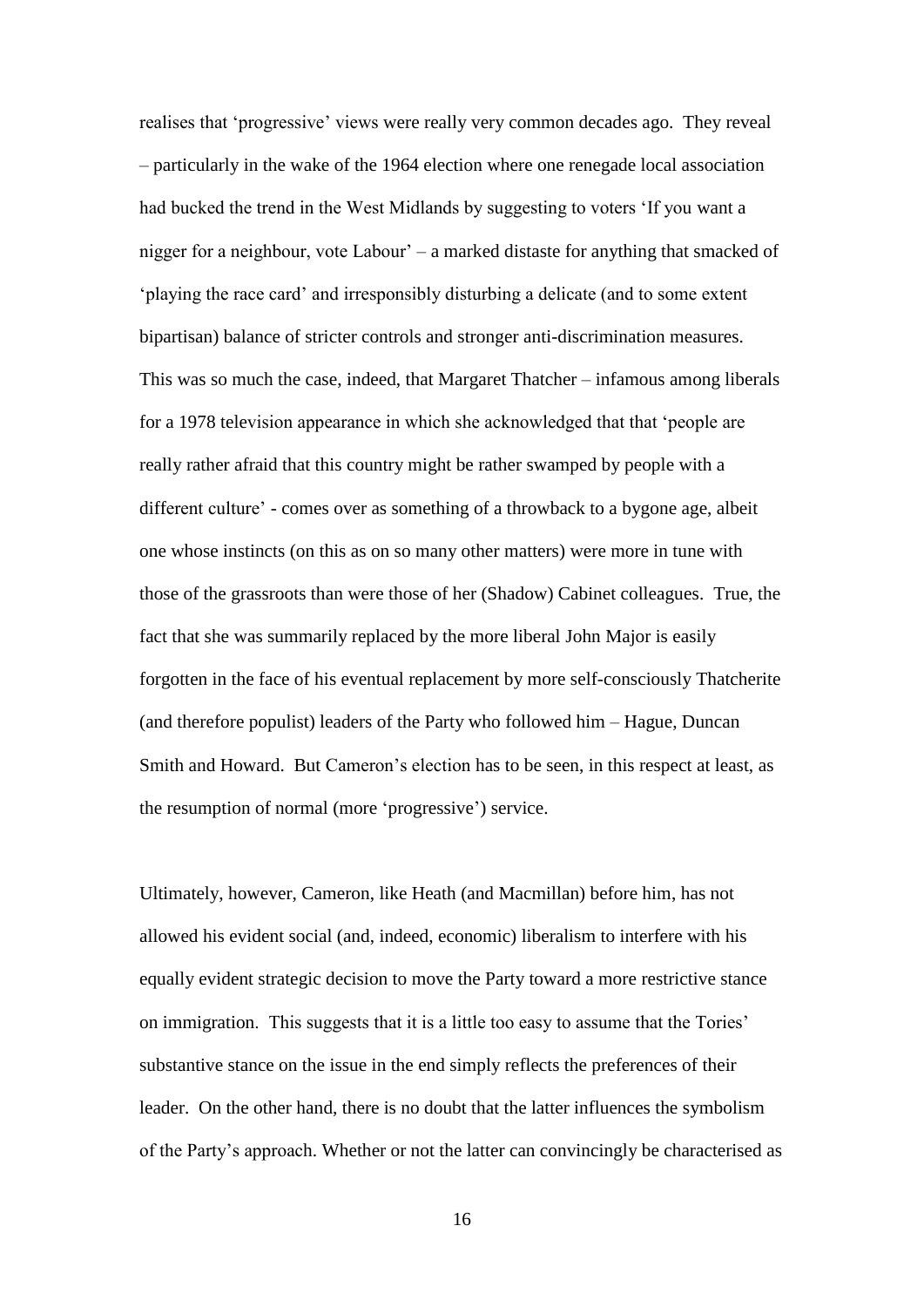populist (as well as simply restrictionist), in other words, does indeed depend on who is in charge.

Heath's short-lived predecessor as leader, Alec Home, for instance, is widely remembered as decent if rather ineffectual – an image which makes it easy to forget a tough speech he made in February 1965, which called not just for tighter controls but also for government-assisted voluntary repatriation. Heath's accession to the leadership put a lid on this nascent populism, even as policy became more restrictive, although it re-emerged with a vengeance when Enoch Powell launched his campaign to save the nation (and his party) from itself in the spring of 1968. If anything, however, Powell's intervention ruled out a thoroughgoing populist approach by the Party, not least because Heath made a point of distinguishing himself from a man he regarded as a dangerous maverick. Margaret Thatcher had concerns about Powell, too, but she recognised that he had tapped into a rich seam of public feeling and that it was not one which should be ignored. And given how closely they were created in her image, it is entirely predictable that the accession of Hague, Duncan Smith and Howard saw the Party not simply promise to tighten policy – all Tory leaders, beginning with Macmillan, have eventually done that – but to accompany that promise with a characteristically populist promise to wrest control of immigration from a *bien-pensant* elite which, by letting people in, has let *the* people down.

## *Government and Opposition*

But the party's propensity to adopt restrictive policy and populist rhetoric is not solely down to its desire to capitalise on public concerns prompted by rising numbers and/or the ideological sympathies of its leaders. It also depends partly on whether the Party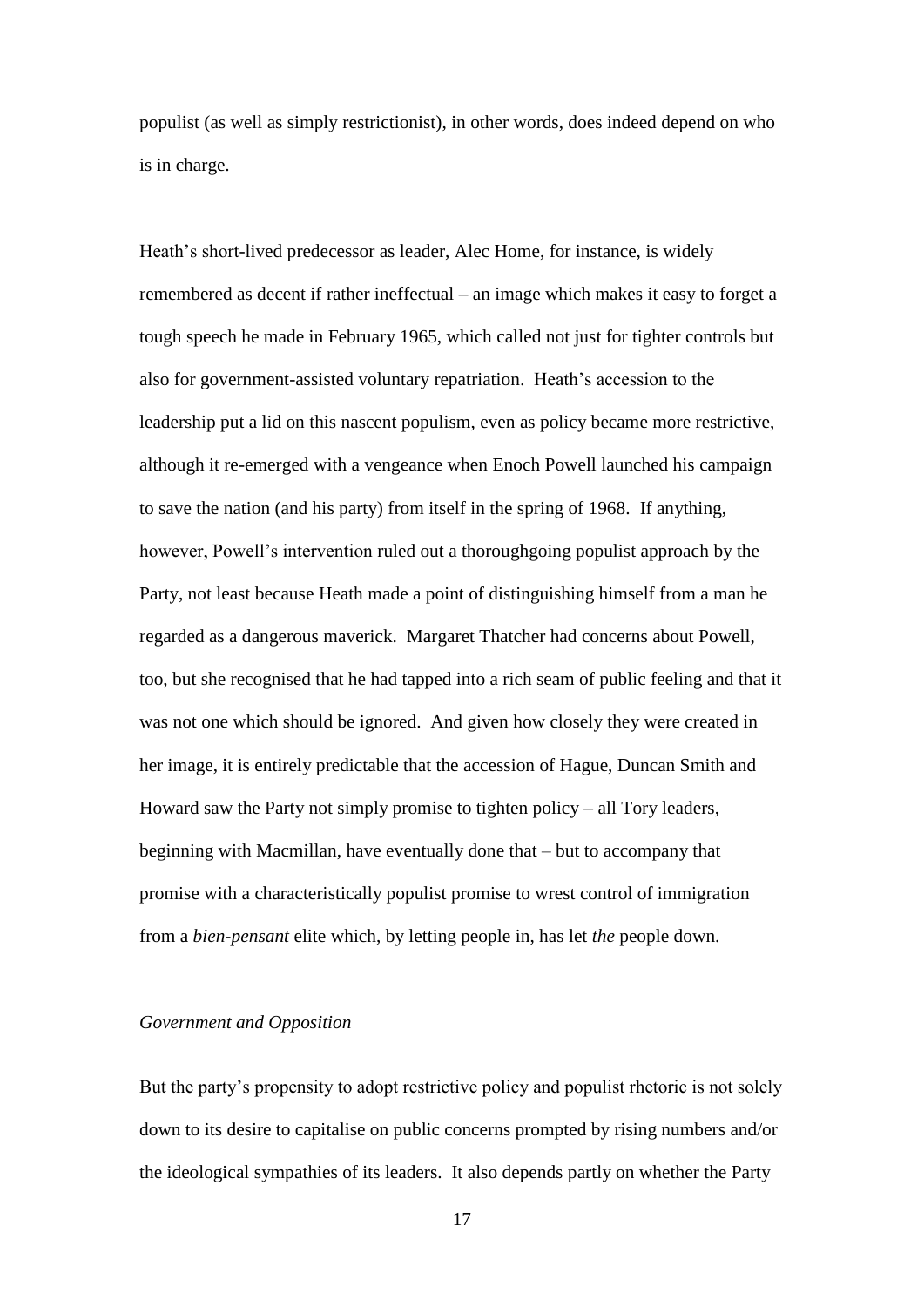is in office or in opposition. This is because, when it comes to immigration (and asylum), to govern is very often *not* to choose. Once in Downing Street, words no longer suffice and a party's best-laid plans can be blown apart by a combination of international crises and international obligations. Equally, the desire to promote economic growth can trump the desire to protect the nation's borders. In the late 1950s, for example, the emphasis was on filling labour shortages and not endangering foreign policy goals. This was one reason perhaps why the passing of the Commonwealth Immigrants Act by the Conservative Government was, in the 1964 manifesto, afforded just a couple of sentences (albeit ones that reminded voters that Labour had opposed it) and buried under the heading 'Regional Development'. In 1972, the Heath government's decision to allow in tens of thousands of Ugandan Asians sparked resignations and hostile resolutions from constituency associations all around the country. But the government stuck to its guns because, as well as being keen to do the right thing by their progressive consciences, ministers were told by the Attorney-General that they had no choice under international law, and by the Foreign Secretary that to do anything else would have a devastating impact on Britain's reputation within the international community.

Heath's successor, Margaret Thatcher, was simply more fortunate than he was in this respect. Her administration's overtly restrictive 1981 British Nationality Act could so easily have been (but in the end was not) undermined by legislation passed in 1990 to allow an even greater number of Hong Kong residents and their families free entry into the UK if things became too difficult after the Colony's handover to China. Major's government, on the other hand, had to cope with major civil conflicts unfolding in both the Balkans and Africa. These, along with ever-improving communications and transportation, as well as a strengthening UK economy, gave rise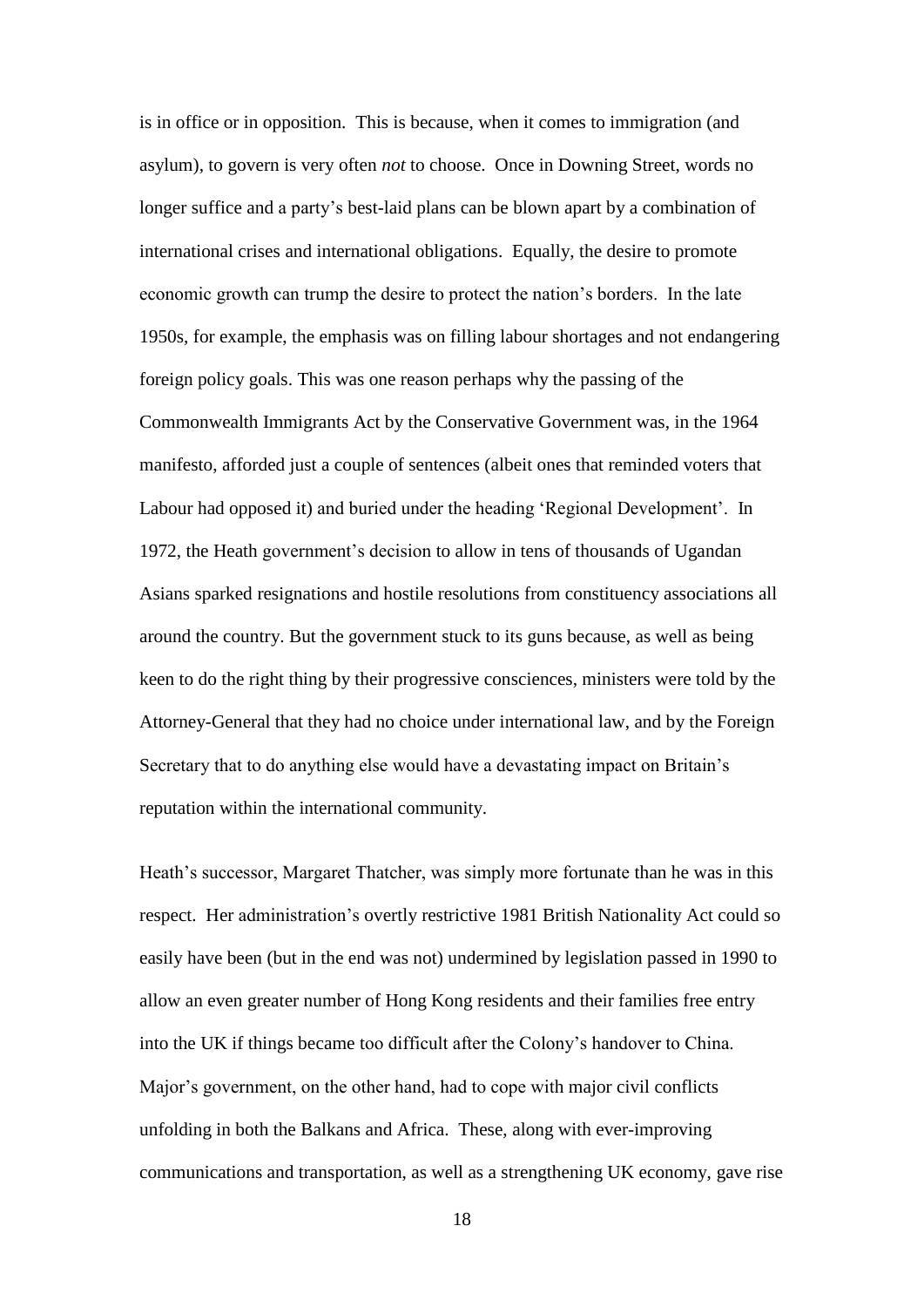to more and more claims for asylum of the kind that are very easy for opposition parties to criticize but very hard for governments to manage.

Certainly, it is rare indeed for the Conservative Party in office to make as big a deal of immigration as it does when it is out of it – which is why the Cameron government's apparent willingness to make so much of its ongoing programme to crack down on student visas, family re-unification, and points-based labour migration is so interesting. As the parliament wears on, such measures look less and less likely to deliver the huge reduction in numbers promised at the 2010 election. Therefore one can only presume that the decision has been taken – predicated on the (not unreasonable) belief that Labour's rather half-hearted attempt to reposition itself on the issue will not wash with voters – that they will reward the Tories for trying and forgive them for failing. Whether this happens may depend partly on whether the country's print media have turned against the Party by the time of the next election, in which case they will almost certainly pick it up as one of the many sticks with which they will be able to beat the Government. On the other side of the equation, the increasingly bureaucratic means by which it hopes to meet its target are already infuriating businesses and universities, who are claiming to anyone who will listen that they (and therefore the British economy) are missing out in the race to recruit global talent. Moreover, even in advance of any detectable shortages of low-paid foreign workers in the retail, hospitality, child- and elder-care, and construction and maintenance sectors patronised by the country's middle classes, some former Tory modernisers have begun to worry out loud that the Conservatives risk regaining their unwelcome reputation as 'the nasty party' (Birrell, 2012). This one, as they say, could go either way.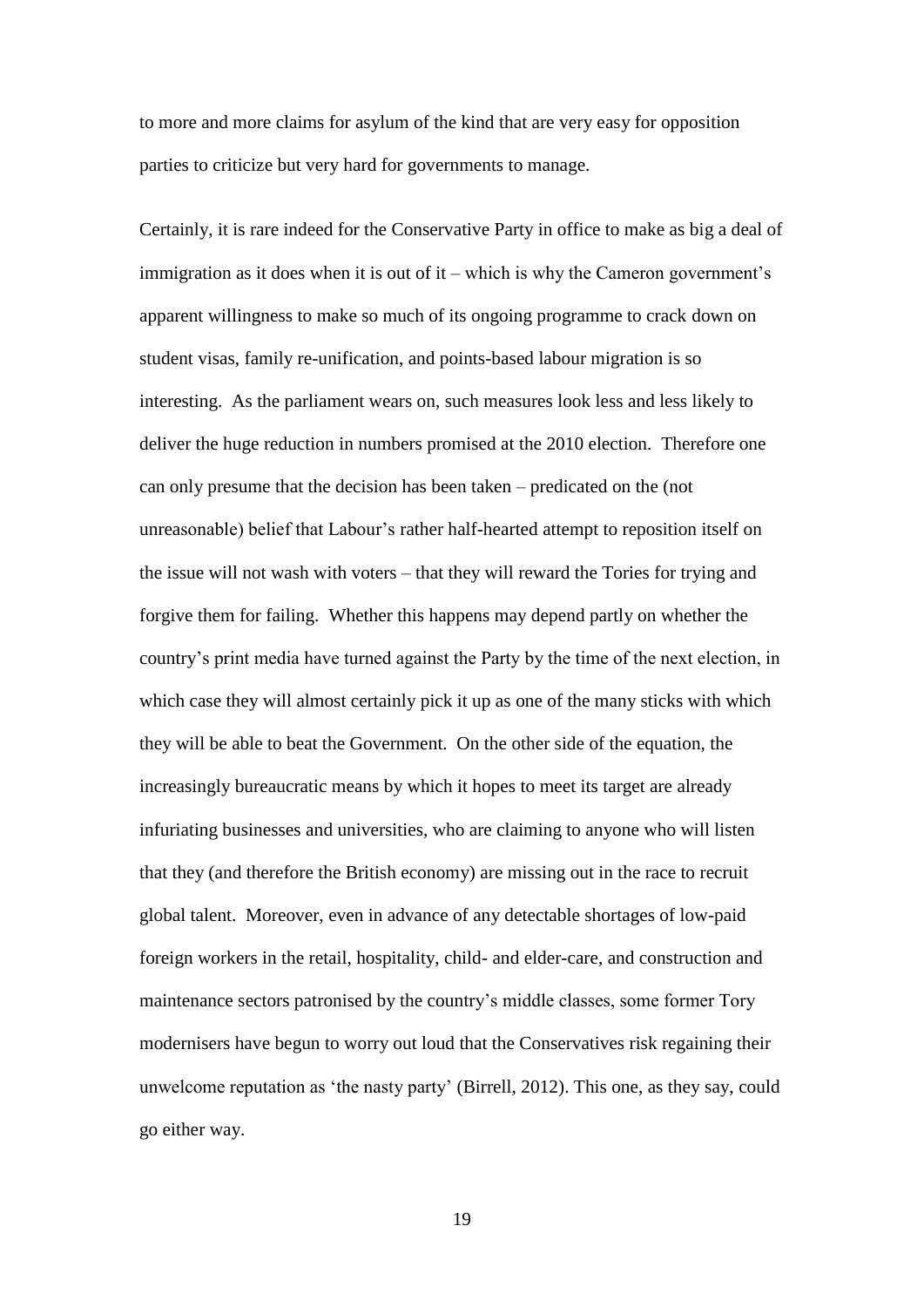Were the boot to be on the other foot, however, and a Labour government were similarly struggling, few (especially those who remember how the Conservative Party played things between 1997 and 2005) would expect a Tory opposition to be showing it any mercy. Such an assumption, however, might be wrong – or at least not wholly right. The willingness of the Party under Hague, Duncan Smith, and Howard to open up all guns blazing on immigration was, in the post-war era anyway, somewhat unusual. Ted Heath and most of his Shadow Cabinet, for instance, were initially furious with Powell for opening what they regarded as a Pandora's Box and, even as they tightened policy, continued to worry about alienating the kind of well-intentioned middle-class voter who might have voted Liberal in 1964 and then Labour in 1966 and who the Party desperately needed to win back. Likewise, many of Thatcher's colleagues – not least Willie Whitelaw who, as Shadow Home Secretary, was responsible for immigration policy – appreciated its electoral potential but were also determined not to open themselves and the Party to accusations that they were acting irresponsibly. Indeed, Thatcher's now notorious intervention on the issue in 1978 represented a (successful) attempt on her part to bounce them into taking a harder line than they were really happy with.

As we have suggested, the willingness of those who led the Party between 1997 and 2005 to go further reflected not only their ideological instincts but also a degree of desperation. The latter was brought on by their inability to locate any other significant issues (other than law and order and – at a stretch – Europe) on which they had the measure of a Labour Party led by Tony Blair. It may also have been influenced by the fact that, although Blair's government clearly had trouble persuading people that it had got the situation under control, it was willing (not unlike the first Wilson government, one should add) to continually talk (and sometimes even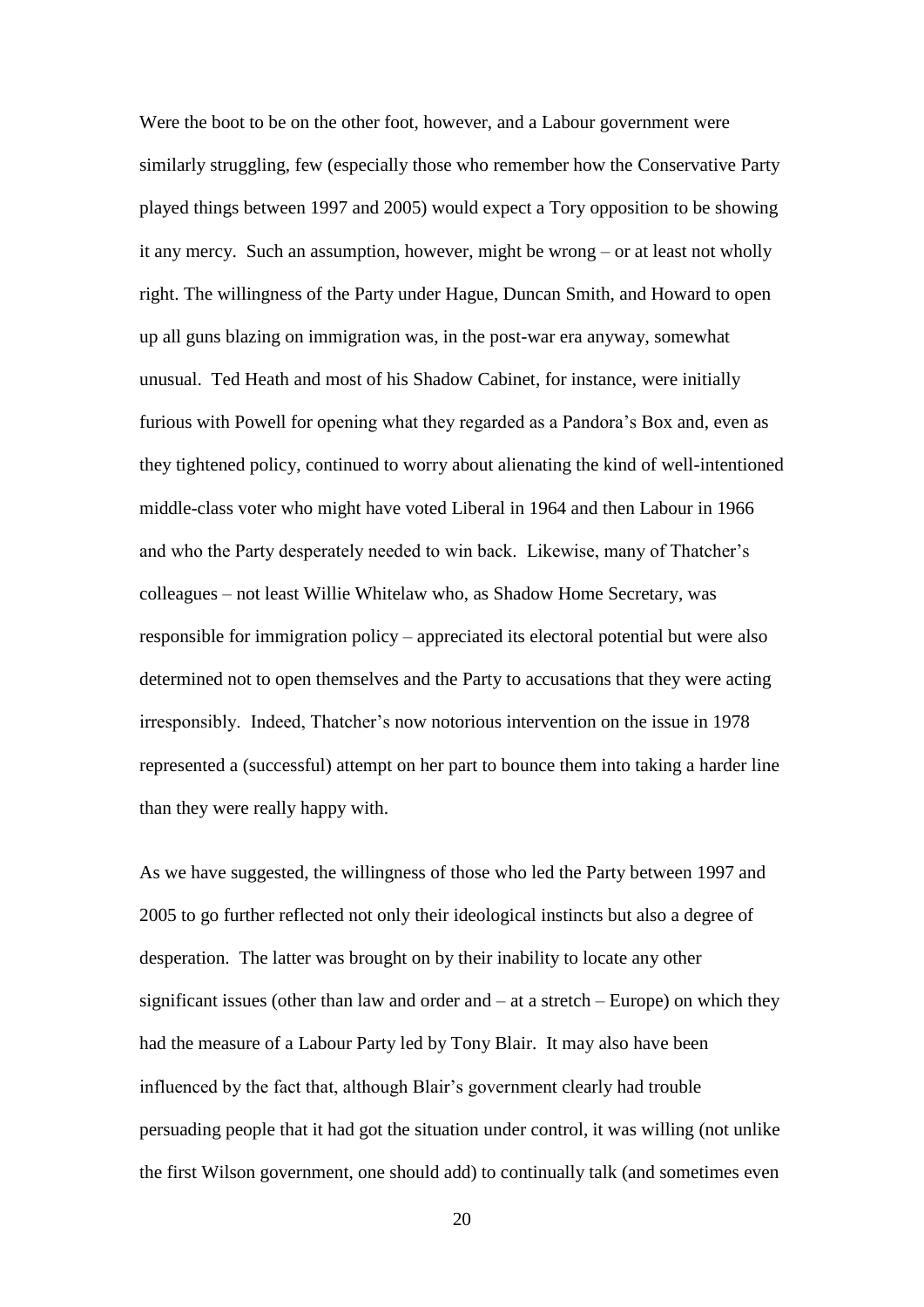act) tough on immigration and asylum (see Jennings, 2009). This obliged the Tories, if they were to maintain their hardline reputation on such issues, to ramp up the rhetoric and adopt an even more restrictive position than they might otherwise have plumped for. Hague, Duncan Smith and Howard also faced pressure from rightwingers in the Party who were convinced that, unless it did so, it would haemorrhage voters to the highly populist (but not, in truth, particularly popular) United Kingdom Independence Party  $(UKIP)$  – an argument still made (mostly by exactly the same right-wingers) today but for which there is as yet little hard evidence (see Goodwin, 2012).

## **Conclusion**

The way the British Conservative Party has handled immigration over the last half century neatly illustrates the conflicting pressures that mainstream governing parties of the centre-right face on the issue. The Party operates in an island nation which has had trouble reconciling itself to the multicultural reality of its post-colonial present and in a majoritarian and adversarial two (or two-and-a-half) party system which would appear to provide even more incentives to flirt with populism than exist in the relatively consensual and more broadly-based systems that exist elsewhere in Europe (Rooduijn et al., forthcoming). It is therefore unsurprising that, as we have shown, the Party has tended to argue, sometimes in particularly populist language, for greater restriction – especially in periods where the public has been particularly concerned about the numbers trying to enter the country, and in periods where it is in opposition and/or led by a politician happy (or at least prepared) to reflect that concern.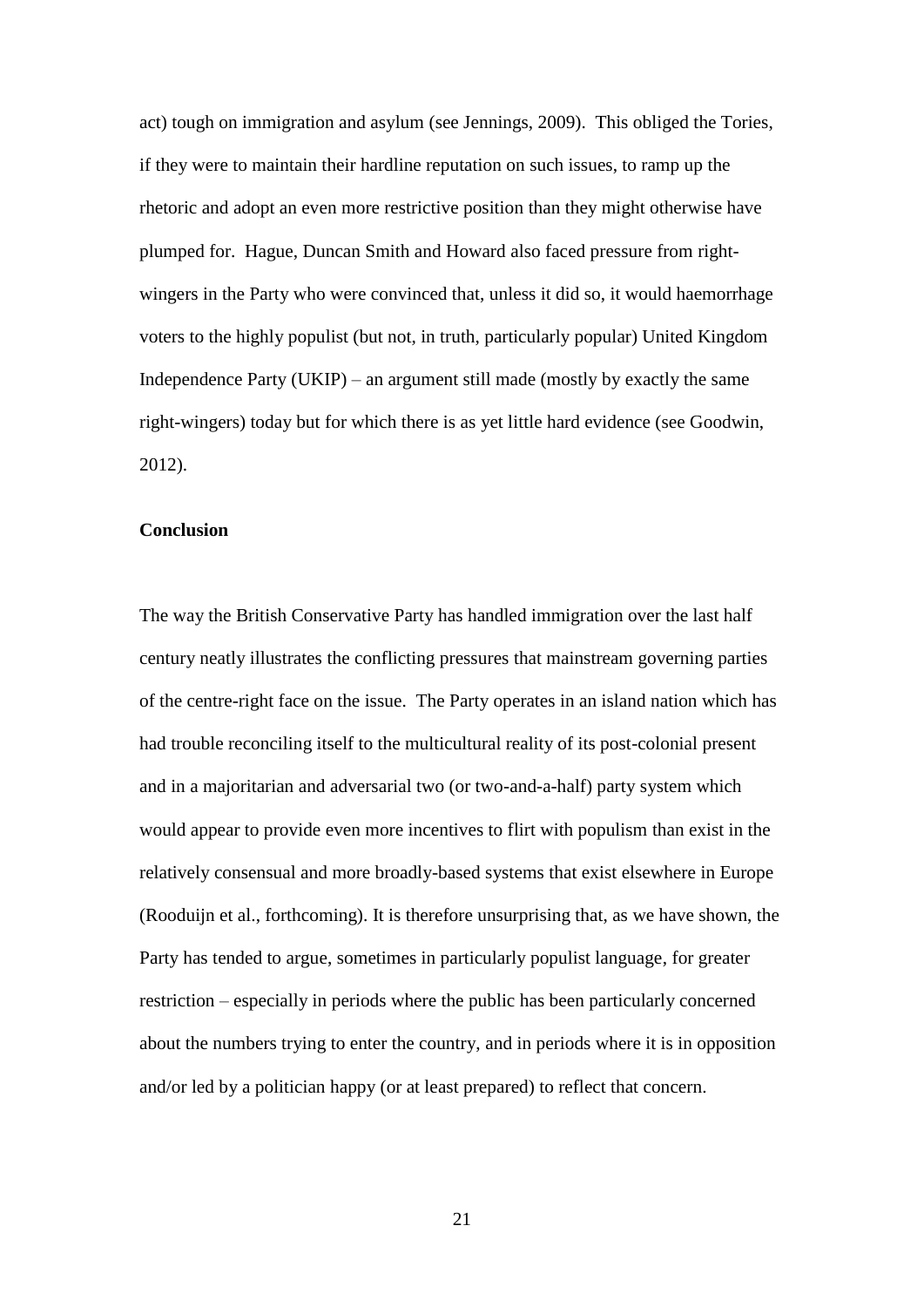Yet – for the most part – the Tories have refused to go as far as they might, and certainly as far as radical right wing populist parties now routinely go. We began with a no-holds-barred leaflet produced before the First World War, but the story since the Second World War is one of a party which, notwithstanding the efforts of some of its more vociferous parliamentary and grassroots members to get it to go further, has largely pulled its punches. True, the temptation to hit harder has been there, particularly recently when it sometimes seemed as if there were no other issues on which the Party could capitalise. But, generally speaking, the gloves have almost always stayed on.

Tory leaderships have been aware of the potential immigration has had, especially since the 1960s, to attract significant numbers of voters whose authoritarian attitudes are capable of trumping views on the economy and the welfare state that would see them lean more naturally towards Labour. However, they have been equally aware (the more so since polling has become routine) that an all-out assault on migration and multiculturalism might alienate other voters on whom the Party relies just as much – namely the more liberal middle-classes who like to think of themselves as tolerant and broad-minded and who can also see the upsides of immigration, whether they be cultural or economic. Moreover, as access to higher education and middle-class lifestyles has increased over time, and as young people in particular take living in a multi-ethnic society as a given, this is a group of voters which constitutes a growing proportion of the population. Indeed, they are now joined by increasing numbers of ethnic minority voters whose votes the Party will need if it is to stand a chance of running (or helping to run) the country in the future. This reality – no doubt unpalatable to some traditionalists – was first noted by a few brave (but prescient)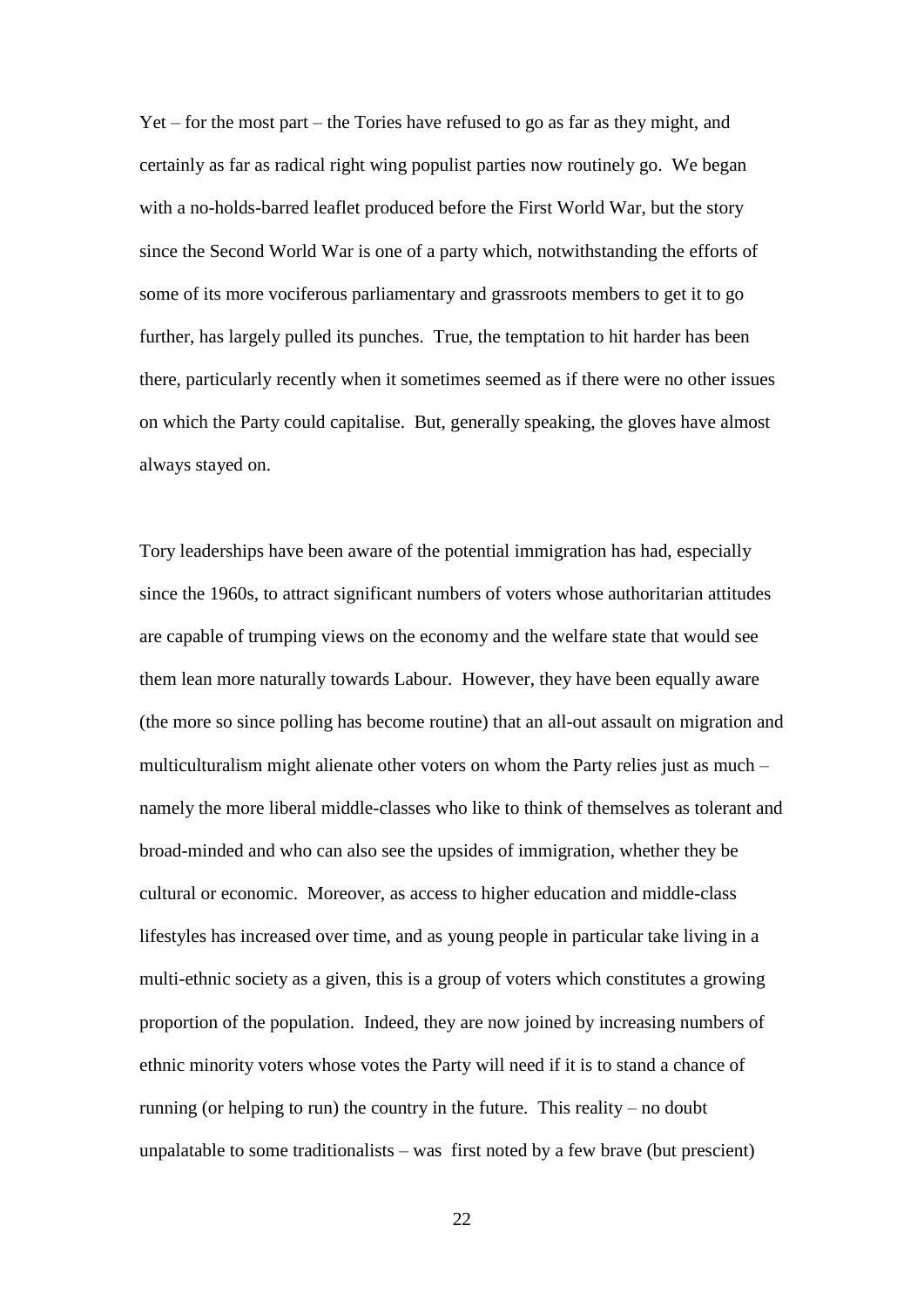souls working in its short-lived 'Community Affairs Department' back in the 1970s. Forty years later, it may be, and certainly should be (see Ashcroft, 2012), on the way to becoming common wisdom among those concerned with the Party's long-term viability as an electoral and governing force.

It would be wrong to assert that the same challenge faces the centre-right everywhere in Europe. After all, the size (and to some extent the voting) of ethnic minorities varies significantly, as does the proportion of people who benefit from higher education – an experience which seems to predispose its consumers to more liberal social attitudes. However, in those countries that, like the UK, are becoming both multi-ethnic and highly-educated societies in which populist rhetoric risks alienating as many people as it attracts, conservative, Christian democrat and market liberal parties will increasingly need to think twice before talking as tough as some of their supporters would like.

## **References**

Akkerman, T. (2012): Comparing radical right parties in government: immigration and integration policies in nine countries (1996–2010), *West European Politics*, 35 (3), pp. 511-529.

Ashcroft, M. (2012) *Degrees of Separation. Ethnic Minority Voters and the Conservative Party*, available online at [http://lordashcroftpolls.com/wp](http://lordashcroftpolls.com/wp-content/uploads/2012/04/DEGREES-OF-SEPARATION.pdf)[content/uploads/2012/04/DEGREES-OF-SEPARATION.pdf](http://lordashcroftpolls.com/wp-content/uploads/2012/04/DEGREES-OF-SEPARATION.pdf)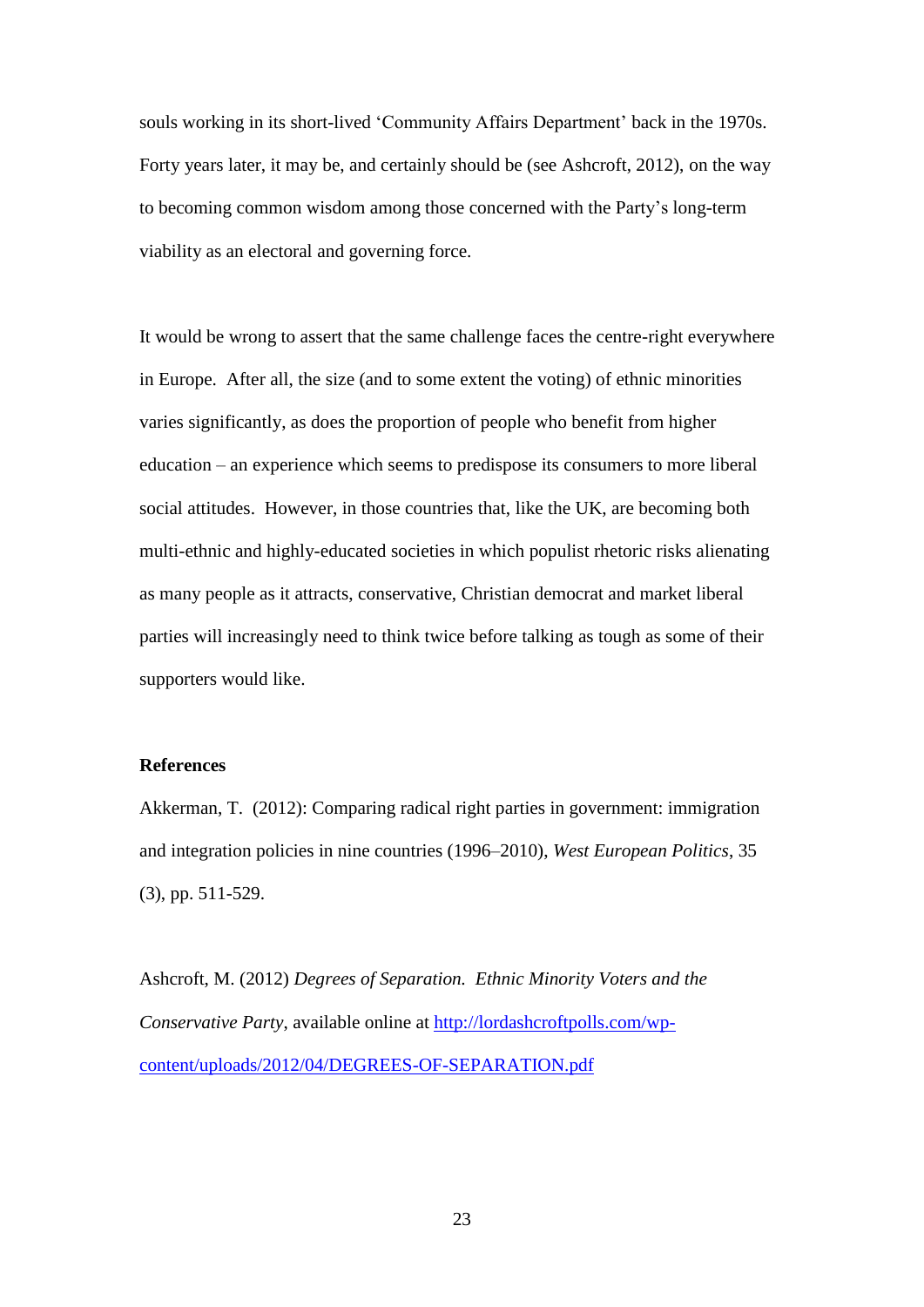Bale, T. (2010) *The Conservative Party from Thatcher to Cameron* (Cambridge: Polity Press).

Bale, T. (2012) *The Conservatives since 1945: the Drivers of Party Change* (Oxford: Oxford University Press).

Bale, T., Green-Pedersen, C. Krouwel, A. Luther, K.R. and Sitter, N. (2010) If you can't beat them, join them? Explaining social democratic responses to the challenge from the populist radical right in Western Europe, *Political Studies*, 58 (3): 410-426.

Bale, T., Hampshire, J. and Partos, R. (2011) Having one's cake and eating it too: Cameron's Conservatives and immigration, *Political Quarterly*, 82 (3), pp. 398-406.

Ball, S. (2001) Churchill and the Conservative Party, *Transactions of the Royal Historical Society*, 11, pp. 307–30.

Birrell, Ian (2012) The Tories are becoming the 'nasty party' on immigration, *Guardian*, 11 June, p. 23, available online at [http://www.guardian.co.uk/commentisfree/2012/jun/10/tories-nasty-party](http://www.guardian.co.uk/commentisfree/2012/jun/10/tories-nasty-party-immigration-families)[immigration-families](http://www.guardian.co.uk/commentisfree/2012/jun/10/tories-nasty-party-immigration-families)

Collyer, M. (2005) Secret agents: anarchists, Islamists and responses to politically active refugees in London in *Ethnic and Racial Studies*, 28 (2), pp. 278-303.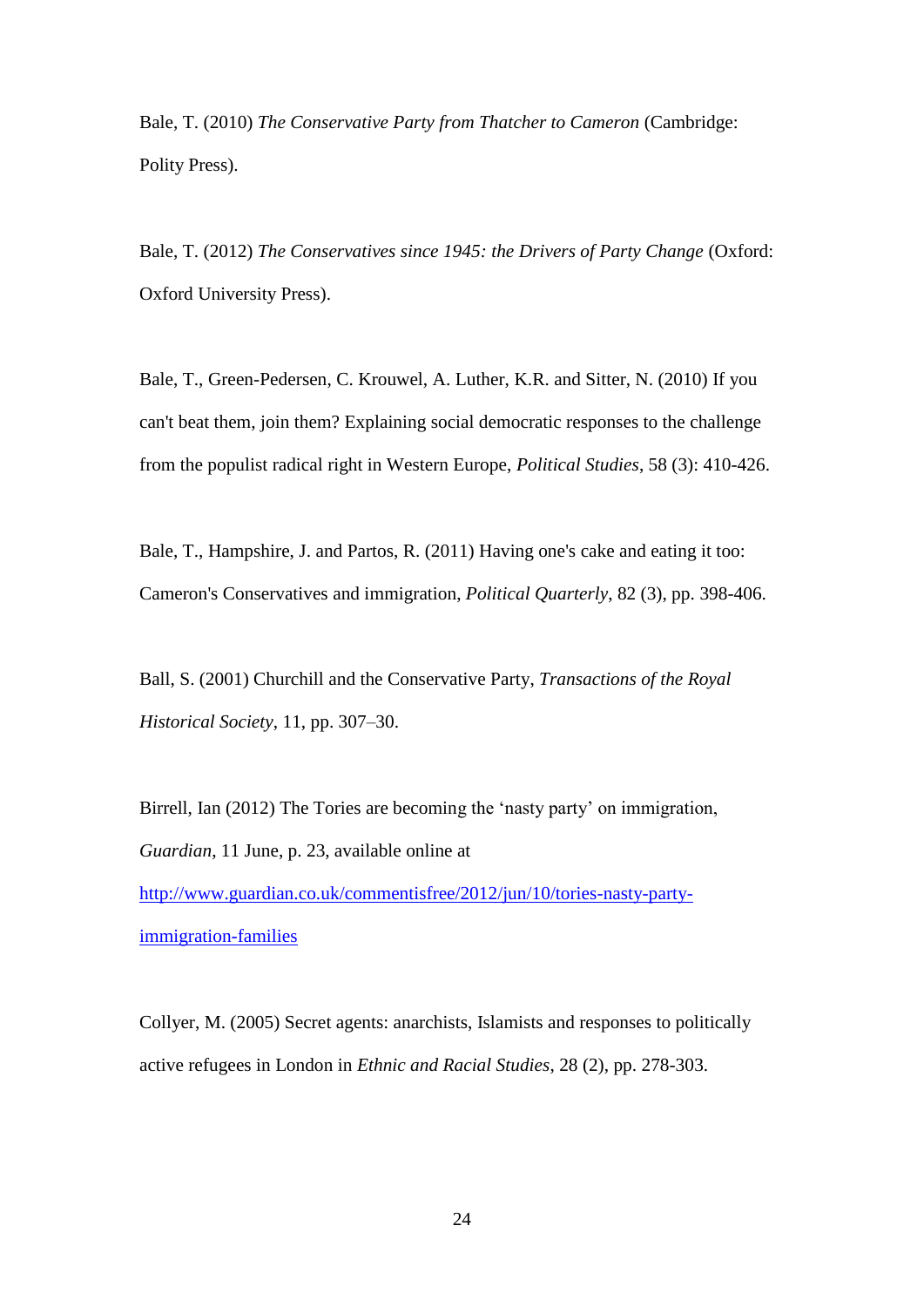Crewe, I. and Särlvik, B. (1980) Popular attitudes and electoral strategy in Z. Layton-Henry (Ed) *Conservative Party Politics* (London: Macmillan).

Goodwin, Matthew J. (2012) With all this talk of UKIP…,

<http://www.matthewjgoodwin.com/2012/04/with-all-this-talk-about-ukip.html>

Hainmueller, J., and Hiscox (2007), M.J. Educated preferences: explaining attitudes toward immigration in Europe, *International Organization*, 61 (2), pp. 399–442. Hinnfors, J. Spehar, A. and Bucken-Knapp, G. (2012) The missing factor: why social democracy can lead to restrictive immigration policy', *Journal of European Public Policy*, 19 (4) pp. 583-603.

Jennings, W. (2009) The Public Thermostat, Political Responsiveness and Error-Correction: Border Control and Asylum in Britain, 1994–2007, *British Journal of Political Science*, 39 (4), pp. 847-870.

Keohane, Nigel (2010) *The Party of Patriotism. The Conservative Party and the First World War* (Farnham: Ashgate).

McKenzie, R.T. and Silver, A. (1968) *Angels in Marble: Working Class Conservatives in Urban England* (London: Heinemann).

Mudde, C. (2004) The populist zeitgeist, *Government and Opposition*, 39 (4), pp. 542-563.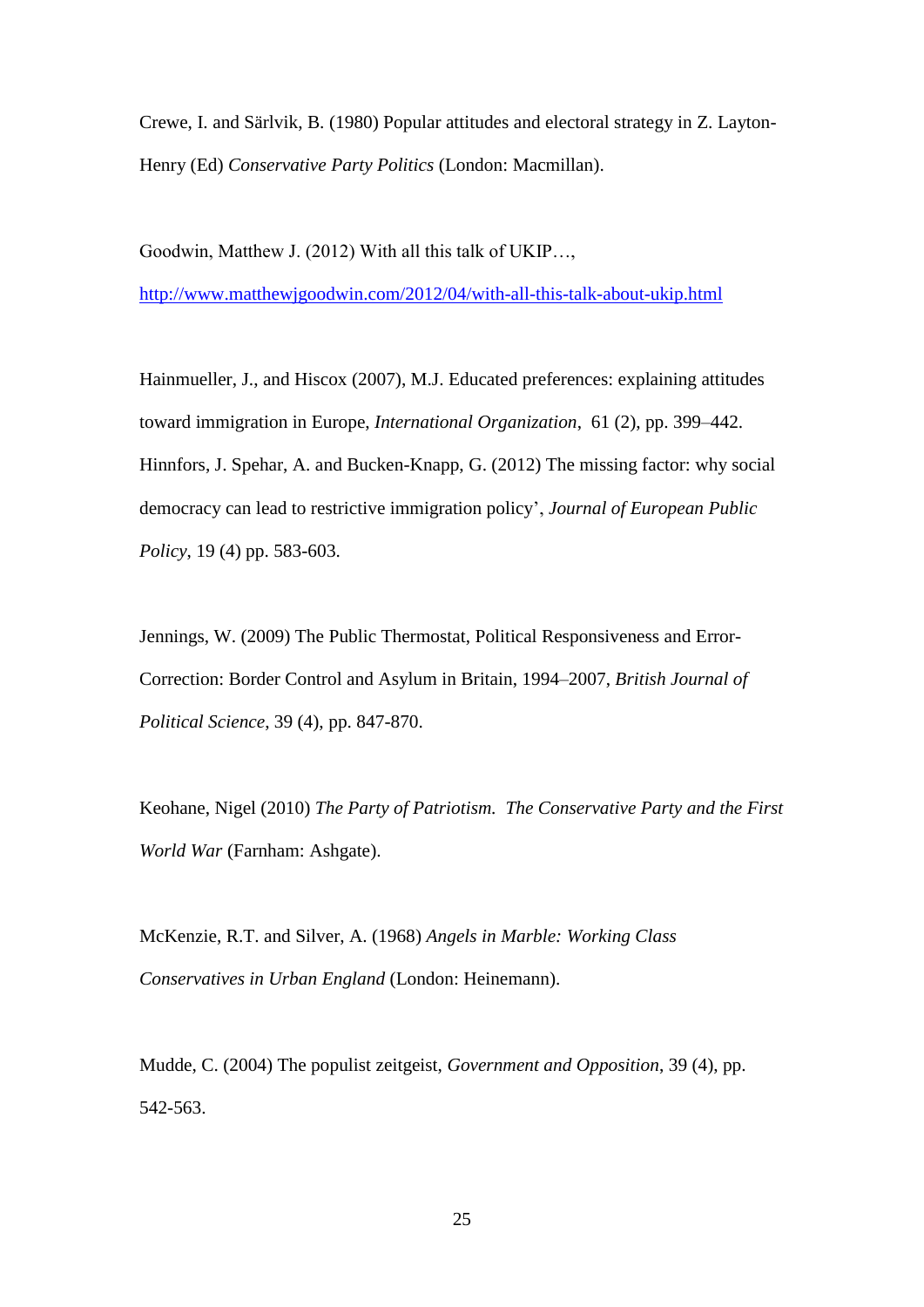Odmalm, P. (2011) Political parties and 'the immigration issue': issue ownership in Swedish parliamentary elections, 1991-2010, *West European Politics*, 34 (5), pp. 1070-1091.

Ramsden, J. (1998) *An Appetite for Power: A New History of the Conservative Party* (London: Harper Collins).

Roberts, A. (1995) *Eminent Churchillians* (London: Simon and Schuster).

Rooduijn, M., de Lange, S.L., and van der Brug, W. (forthcoming) A populist zeitgeist? Programmatic contagion by populist parties in Western Europe, *Party Politics.*

Spehar, A., Bucken-Knapp, G. and Hinnfors, J. (forthcoming) Ideology and entry policy: why non-socialist parties in Sweden support open door migration policies, in U. Korkut, G. Bucken-Knapp, J. Hinnfors, A. McGarry and H. Drake (Eds.) *The Discourses and Politics of Migration in Europe* (New York: Palgrave/NYU).

Spencer, I.R.G (1997) *British Immigration Policy since 1939. The Making of Multi-Racial Britain* (London: Routledge).

Studlar, D.T. (1978) Policy voting in Britain: the colored immigration issue in the 1964, 1966, and 1970 general elections, *American Political Science Review*, 72 (1), pp. 46-64.